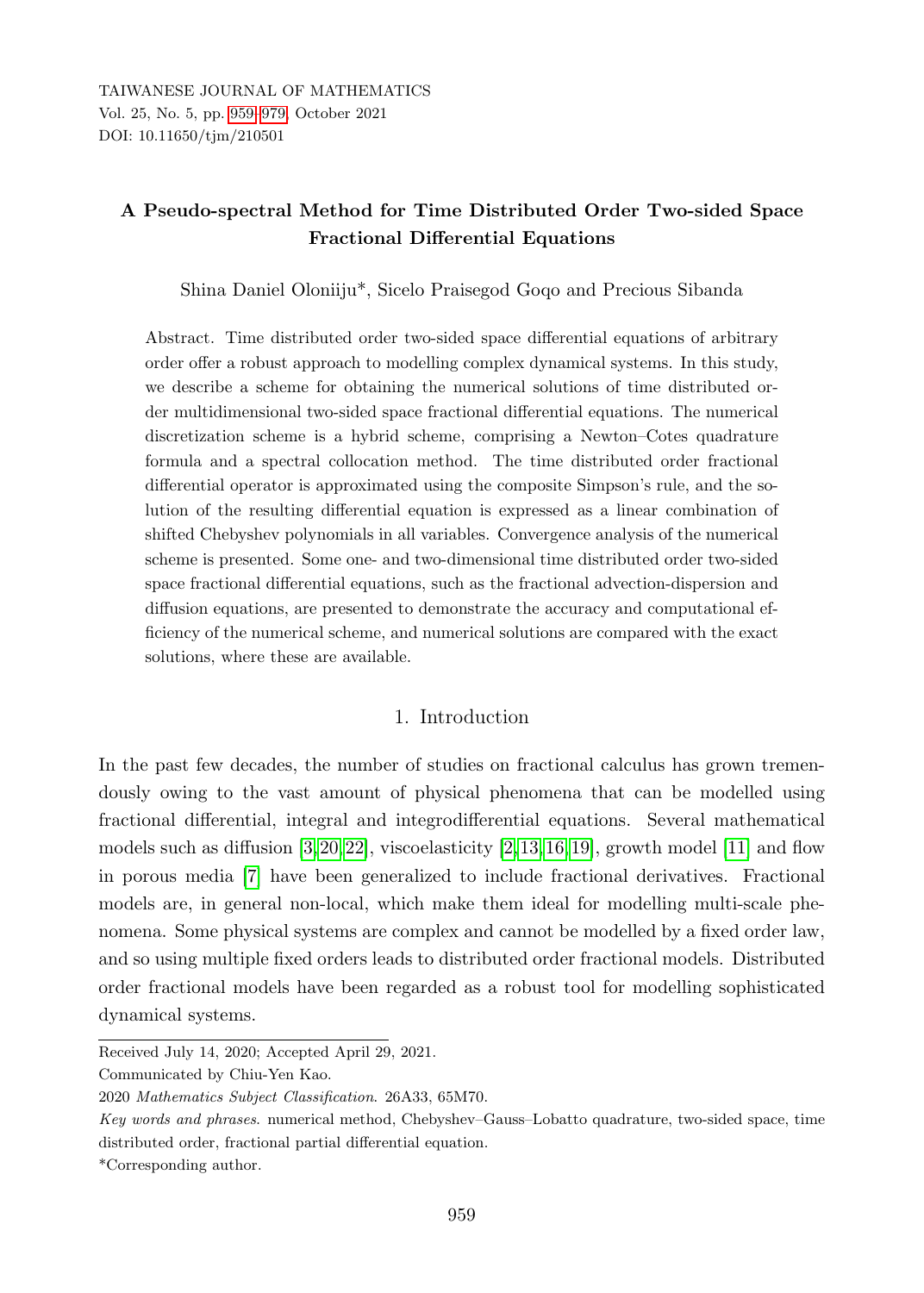In this study, we consider a time distributed order two-sided space fractional differential equation of the form

<span id="page-1-0"></span>(1.1) 
$$
\int_{\beta_l}^{\beta_u} \rho(\beta) \, {}_0^C D_t^{\beta} u(\mathbf{x}, t) \, d\beta = {}_0^C D_{\mathbf{x}}^{\alpha} u(\mathbf{x}, t) + {}_{{\mathbf{x}}}^C D_{\mathsf{L}}^{\alpha} u(\mathbf{x}, t) + g(\mathbf{x}, t)
$$

with appropriate initial and boundary conditions on the finite spatial interval  $[0, L]$  and temporal domain  $[0, \text{T}]$ , where  $\alpha, \beta \in \mathbb{R}^+$ . Here,  ${}_{0}^{C}D_{\mathbf{x}}^{\alpha}$  and  ${}_{\mathbf{x}}^{C}D_{\mathbf{L}}^{\alpha}$  respectively denote the left and right sided Caputo fractional differential operators defined as [\[16,](#page-19-2) [19\]](#page-19-3)

$$
{}_{0}^{C}D_{\mathbf{x}}^{\alpha}u(\mathbf{x},t) = \frac{1}{\Gamma(n-\alpha)} \int_{0}^{\mathbf{x}} \frac{u^{n}(\widetilde{\mathbf{x}},t)}{(\mathbf{x}-\widetilde{\mathbf{x}})^{\alpha+1-n}} d\widetilde{\mathbf{x}}, \quad \mathbf{x} > 0, \ n \in \mathbb{N}
$$

and

$$
{}_{\mathbf{x}}^C D_{\mathsf{L}}^{\alpha} u(\mathbf{x}, t) = \frac{1}{\Gamma(n - \alpha)} \int_{\mathbf{x}}^{\mathsf{L}} \frac{u^n(\widetilde{\mathbf{x}}, t)}{(\widetilde{\mathbf{x}} - \mathbf{x})^{\alpha + 1 - n}} d\widetilde{\mathbf{x}}, \quad \mathbf{x} < \mathsf{L}, n \in \mathbb{N}
$$

provided  $u(\mathbf{x}, t)$  is a continuously differentiable function. The class of fractional differential equation, as in [\(1.1\)](#page-1-0), has been proposed to have applications in the description of anomalous diffusion, advection-dispersion process and relaxation phenomena in which there is a temporal change in the diffusion exponent. We refer readers to the study in Cai and Li [\[4\]](#page-18-3) for the regularity of the solution of a two-sided space fractional differential equation, and to Stojanović  $[21]$  for the regularity of the solution of a distributed order fractional differential equation.

One of the many challenges in solving distributed order differential equations is the huge computational cost involved compared to fixed order fractional differential equations. Among the few studies that have been dedicated to obtaining numerical solutions of time distributed order fractional partial differential equations are [\[9,](#page-18-4)[12,](#page-19-5)[14,](#page-19-6)[15\]](#page-19-7). In Hu et al. [\[10\]](#page-19-8), an implicit difference method was used to solve a one-dimensional differential equation of the form [\(1.1\)](#page-1-0). A literature search reveals no studies where a pseudo-spectral method has been applied to time distributed order multidimensional two-sided space fractional differential equations. For this reason, we propose a pseudo-spectral numerical solution for this class of fractional differential equations. We consider equations with smooth and non-smooth solutions.

This study presents a numerical scheme to approximate the solution of [\(1.1\)](#page-1-0) by approximating the integral using Simpson's rule. This leads to time multi-term fractional order two-sided space fractional differential equation which is approximated in terms of first kind shifted Chebyshev polynomials interpolated using Gauss–Lobatto quadrature. We illustrate the method using carefully chosen examples and compare the numerical results with exact solutions where available.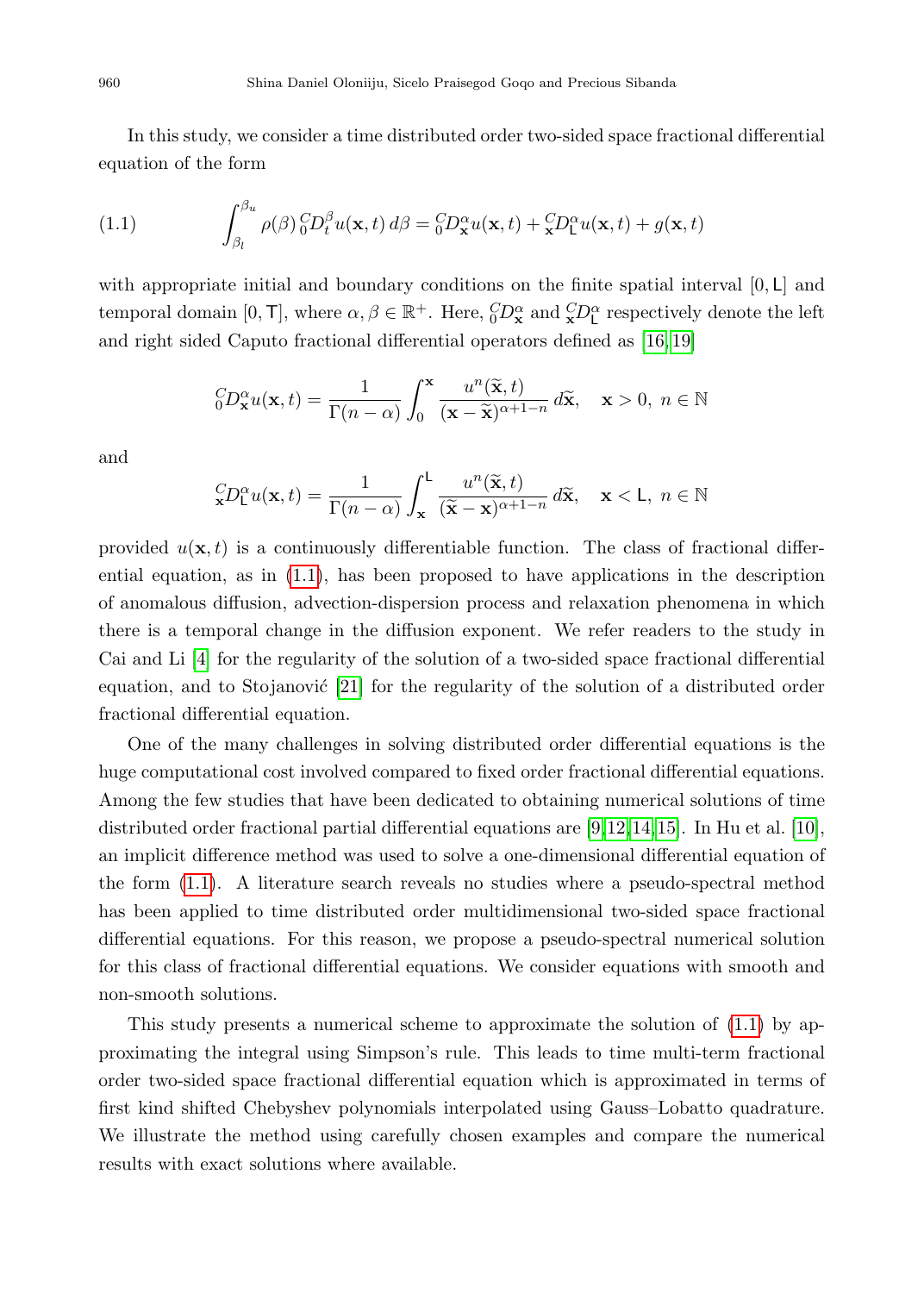### 2. The numerical method

This section presents the numerical method of solution for [\(1.1\)](#page-1-0). The section is divided into several subsections which describe the quadrature rule and the numerical discretization method used in approximating arbitrary order derivatives in the time multi-term two-sided space fractional differential equations.

## 2.1. Quadrature rule: Simpson's 1/3 rule

We approximate the distributed order derivative as a finite sum by discretizing the interval  $[\beta_l, \beta_u]$  using the points  $\beta_l = \beta_0 < \beta_1 < \cdots < \beta_Q = \beta_u$  and define  $\Delta \beta = (\beta_u - \beta_l)/Q$ , where the points are evenly spaced defined as  $\beta_e = \beta_l + e\Delta\beta$ ,  $e = 0, 1, 2, \dots, Q - 1, Q$ . Then using the Simpson's 1/3 quadrature formula, we have

$$
\int_{\beta_l}^{\beta_u} \rho(\beta) \, {}_{0}^{C}D_t^{\beta} u(\mathbf{x},t) \, d\beta = \frac{\Delta \beta}{3} \bigg[ \rho(\beta_0) \, {}_{0}^{C}D_t^{\beta_0} u(\mathbf{x},t) + 4 \sum_{e=1}^{Q/2} \rho(\beta_{2e-1}) \, {}_{0}^{C}D_t^{\beta_{2e-1}} u(\mathbf{x},t) \\ + 2 \sum_{e=1}^{Q/2-1} \rho(\beta_{2e}) \, {}_{0}^{C}D_t^{\beta_{2e}} u(\mathbf{x},t) + \rho(\beta_Q) \, {}_{0}^{C}D_t^{\beta_Q} u(\mathbf{x},t) \bigg].
$$

The time distributed order two-sided space fractional differential equation [\(1.1\)](#page-1-0) is now transformed into a time multi-term two-sided space fractional differential equation

<span id="page-2-0"></span>(2.1)  
\n
$$
\frac{\Delta \beta}{3} \left[ \rho(\beta_0) {}_{0}^{C} D_{t}^{\beta_0} u(\mathbf{x}, t) + \rho(\beta_Q) {}_{0}^{C} D_{t}^{\beta_Q} u(\mathbf{x}, t) + 4 \sum_{e=1}^{Q/2} \rho(\beta_{2e-1}) {}_{0}^{C} D_{t}^{\beta_{2e-1}} u(\mathbf{x}, t) + 2 \sum_{e=1}^{Q/2-1} \rho(\beta_{2e}) {}_{0}^{C} D_{t}^{\beta_{2e}} u(\mathbf{x}, t) + \mathcal{O}((\Delta \beta)^2) \right]
$$
\n
$$
= {}_{0}^{C} D_{\mathbf{x}}^{\alpha} u(\mathbf{x}, t) + {}_{\mathbf{x}}^{C} D_{\mathbf{L}}^{\alpha} u(\mathbf{x}, t) + g(\mathbf{x}, t).
$$

Next, we approximate the functions in [\(2.1\)](#page-2-0) and their derivatives in terms of the first kind shifted Chebyshev polynomials.

#### 2.2. First kind Chebyshev approximation

**Definition 2.1.** [\[1\]](#page-18-5) The first kind Chebyshev polynomials are eigenvalue solutions of the Sturm–Liouville problem with weight function  $1/\sqrt{1-x^2}$ . Considering a change of variable  $[-1, 1] \mapsto [0, L]$ , the shifted form of the polynomials is defined in series form as

$$
T_{\mathsf{L},n}(x) = n \sum_{j=0}^{n} \frac{(-1)^{n-j}(n+j-1)!2^{2j}}{(n-j)!(2j)!\mathsf{L}^j} x^j = n \sum_{j=0}^{n} \frac{(n+j-1)!2^{2j}}{(n-j)!(2j)!\mathsf{L}^j} (x-\mathsf{L})^j.
$$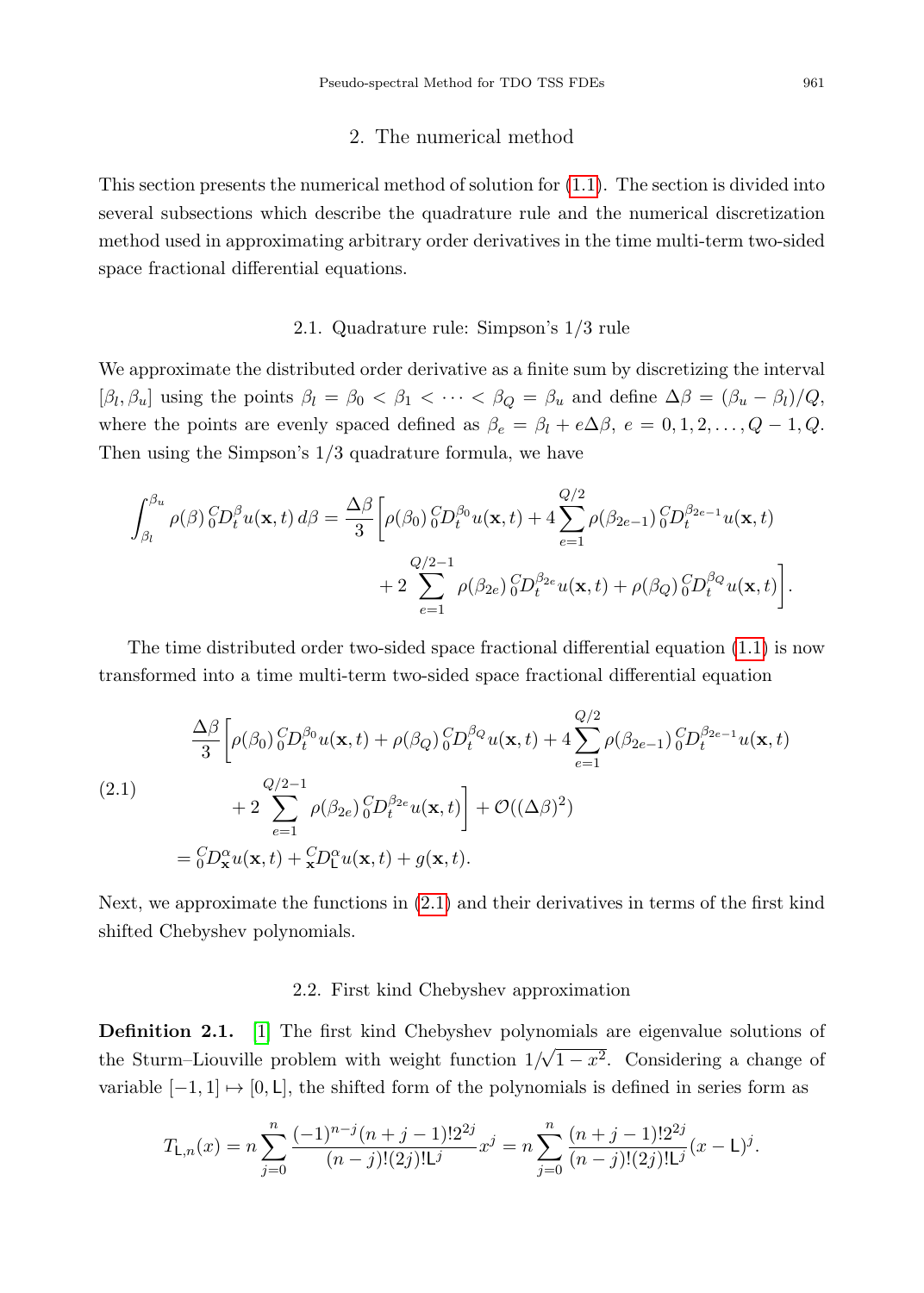We approximate the solution of [\(2.1\)](#page-2-0) as a linear combination of the shifted first kind Chebyshev polynomials in both variables as

$$
u(\mathbf{x},t) \approx U(\mathbf{x},t) = \sum_{n_1=0}^{N_{\mathbf{x}}} \sum_{n_2=0}^{N_t} \widehat{U}_{n_1,n_2} T_{\mathsf{L},n_1}(\mathbf{x}) T_{\mathsf{T},n_2}(t), \quad \mathbf{x} \in [0,\mathsf{L}], \ t \in [0,\mathsf{T}],
$$

where  $\widehat{U}_{n_1,n_2}$  satisfies the  $L^2$  orthogonality condition written in discrete form as

$$
\widehat{U}_{n_1,n_2} = \frac{1}{h_{n_1}} \frac{1}{h_{n_2}} \sum_{j_1=0}^{N_{\mathbf{x}}} \sum_{j_2=0}^{N_t} \varpi_{j_1} \varpi_{j_2} U(\mathbf{x}_{j_1}, t_{j_2}) T_{\mathsf{L},n_1}(\mathbf{x}_{j_1}) T_{\mathsf{T},n_2}(t_{j_2}).
$$

Here,  $h_n = c_n \pi/2$  with  $c_0 = 2$ ,  $c_n = 1$ ,  $\forall n \ge 1$  and the Christoffel number  $\varpi_j = \pi/c_jN$ with  $c_0 = c_N = 2, c_j = 1, \forall 1 \le j \le N - 1$ . Therefore  $U(\mathbf{x}, t)$  is given as

$$
U(\mathbf{x},t) = \sum_{j_1=0}^{N_{\mathbf{x}}} \sum_{j_2=0}^{N_t} \left[ \varpi_{j_1} \varpi_{j_2} \sum_{n_1=0}^{N_{\mathbf{x}}} \sum_{n_2=0}^{N_t} \frac{1}{h_{n_1}} \frac{1}{h_{n_2}} T_{\mathsf{L},n_1}(\mathbf{x}_{j_1}) T_{\mathsf{L},n_1}(\mathbf{x}_{p_1}) T_{\mathsf{T},n_2}(t_{j_2}) T_{\mathsf{T},n_2}(t_{p_2}) \right] \times U(\mathbf{x}_{j_1},t_{j_2}), \quad p_1 = 0,1,\ldots,N_{\mathbf{x}}, p_2 = 0,1,\ldots,N_t.
$$

<span id="page-3-0"></span>**Lemma 2.2.** [\[8,](#page-18-6) [17,](#page-19-9) [18\]](#page-19-10) Let  $\alpha > 0$  and  $\mathbf{x} > 0$ . Suppose that  $u(\mathbf{x}, t)$  is a continuously differentiable function, then the approximation of the left sided derivative with respect to x is given as

$$
\begin{split} &{}_{0}^{C}D_{\mathbf{x}}^{\alpha}U(\mathbf{x},t) \\ &= \sum_{j_{1}=0}^{N_{\mathbf{x}}}\sum_{j_{2}=0}^{N_{t}}\left[\varpi_{j_{1}}\varpi_{j_{2}}\sum_{n_{1}=0}^{N_{\mathbf{x}}}\sum_{n_{2}=0}^{N_{t}}\sum_{k=0}^{N_{\mathbf{x}}}\frac{1}{h_{n_{1}}}\frac{1}{h_{n_{2}}}T_{\mathsf{L},n_{1}}(\mathbf{x}_{j_{1}})T_{\mathsf{T},n_{2}}(t_{j_{2}})T_{\mathsf{T},n_{2}}(t_{p_{2}})\,{}^{l}D_{n_{1},k}^{(\alpha)}T_{\mathsf{L},k}(\mathbf{x}_{p_{1}})\right] \\ &\times U(\mathbf{x}_{j_{1}},t_{j_{2}}), \end{split}
$$

where

$$
{}^{l}D_{n_1,k}^{(\alpha)} = n_1 \sum_{j_1=0}^{n_1} \frac{(-1)^{n_1-j_1}(n_1+j_1-1)!2^{2j_1}}{(n_1-j_1)!(2j_1)!\mathsf{L}^{j_1}} \frac{\Gamma(j_1+1)}{\Gamma(j_1-\alpha+1)} q_{j_1,k},
$$

and  $q_{j_1,k} = 0$  for  $j_1 = 0, 1, \ldots, \lceil \alpha \rceil - 1$  and

$$
q_{j_1,k} = \frac{k\sqrt{\pi}}{h_k} \sum_{r=0}^{k} \frac{(-1)^{k-r}(k+r-1)!2^{2r}}{(k-r)!(2r)!} \mathsf{L}^{j_1-\alpha} \frac{\Gamma(j_1-\alpha+r+1/2)}{\Gamma(j_1-\alpha+r+1)}
$$

for  $j_1 = [\alpha], [\alpha] + 1, \ldots, N, k = 0, 1, \ldots, N$ .

The approximation in the above lemma can also be used for the temporal fractional derivatives.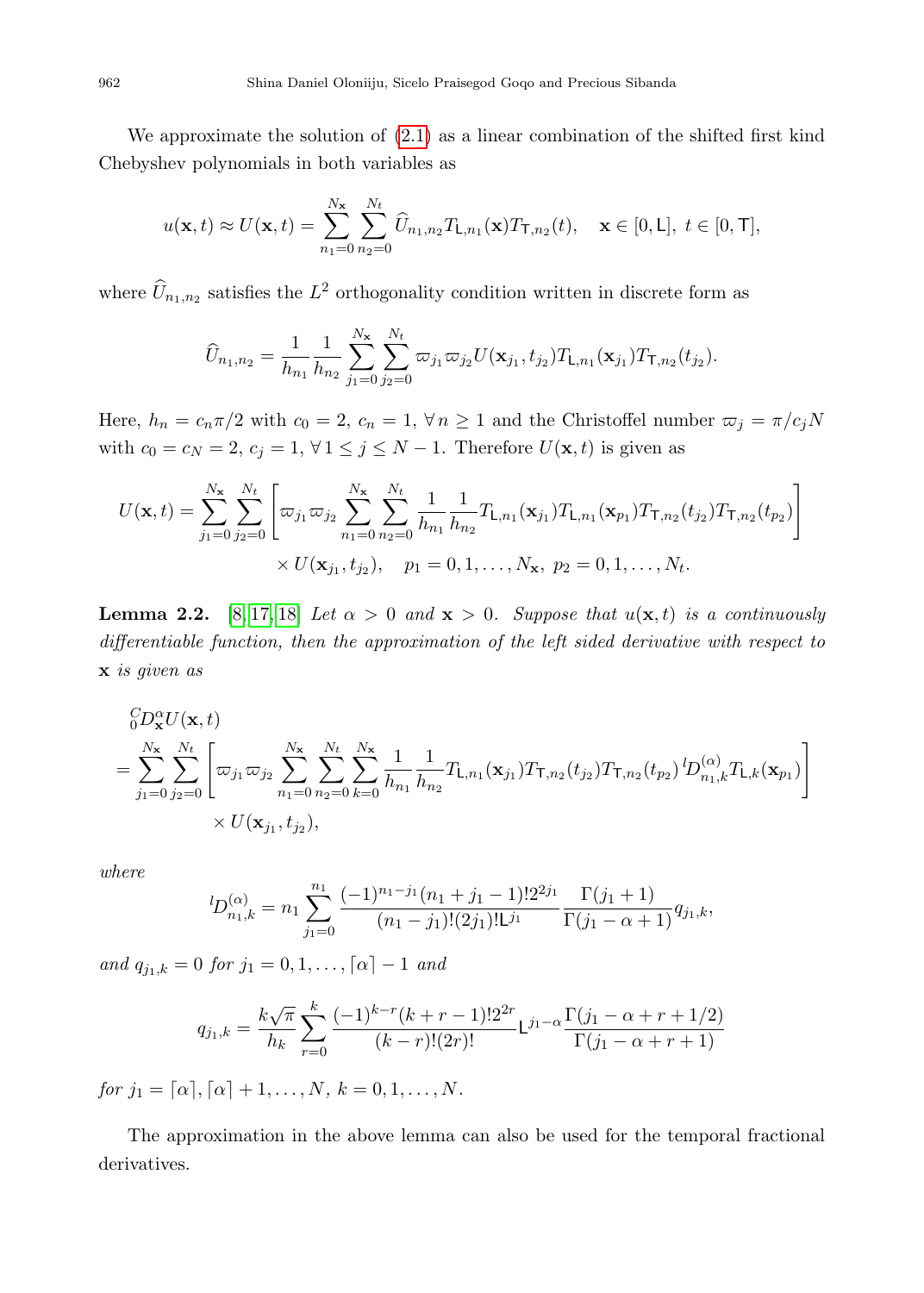<span id="page-4-0"></span>**Lemma 2.3.** For  $\alpha > 0$  and  $\mathbf{x} < \mathsf{L}$ , and if  $u(\mathbf{x}, t)$  is a smooth function, the right sided derivative of arbitrary order is discretized as

$$
\sum_{\mathbf{x}}^{C} D_{\mathbf{L}}^{\alpha} U(\mathbf{x}, t)
$$
\n
$$
= \sum_{j_1=0}^{N_{\mathbf{x}}}\sum_{j_2=0}^{N_{\mathbf{L}}} \left[ \varpi_{j_1} \varpi_{j_2} \sum_{n_1=0}^{N_{\mathbf{x}}} \sum_{n_2=0}^{N_{\mathbf{L}}} \sum_{k=0}^{N_{\mathbf{L}}} \frac{1}{h_{n_1}} \frac{1}{h_{n_2}} T_{\mathbf{L}, n_1}(\mathbf{x}_{j_1}) T_{\mathbf{T}, n_2}(t_{j_2}) T_{\mathbf{T}, n_2}(t_{p_2})^T D_{n_1, k}^{(\alpha)} T_{\mathbf{L}, k}(\mathbf{x}_{p_1}) \right] \times U(\mathbf{x}_{j_1}, t_{j_2}).
$$

Here,

$$
{}^{r}D_{n_{1},k}^{(\alpha)} = n_{1} \sum_{j_{1}=0}^{n_{1}} \frac{(-1)^{j_{1}}(n_{1}+j_{1}-1)!2^{j_{j_{1}}}}{(n_{1}-j_{1})!(2j_{1})!\mathsf{L}^{\alpha}} \frac{\Gamma(j_{1}+1)}{\Gamma(j_{1}-\alpha+1)}
$$

$$
\times \frac{2k}{\pi c_{k}} \sum_{r=0}^{k} \frac{(-1)^{r}(k+r-1)!2^{2r}}{(k-r)!(2r)!} \frac{\sqrt{\pi}\Gamma(j_{1}-\alpha+r+1/2)}{\Gamma(j_{1}-\alpha+r+1)}.
$$

The discretizations in [\(2.1\)](#page-2-0), Lemmas [2.2](#page-3-0) and [2.3](#page-4-0) lead to a linear algebraic system which is evaluated using shifted Gauss–Lobatto quadrature. This can be extended to fractional differential equations in three variables.

## 3. Space of fractional derivatives and convergence analysis

Here, we give the convergence analysis of the numerical discretization scheme described above. To this end, we define the domain  $\vartheta = \tau \times \chi$ , where  $\tau = [0, T]$  and  $\chi = [0, L] \times [0, L]$ , and the  $L^2_w(\vartheta)$  norm defined as  $\|\cdot\|_{\vartheta}$ . We introduce the fractional Sobolev space  $H^{\beta}_w(\vartheta)$ ,  $\beta \geq 0$  defined as

$$
H_w^{\beta}(\vartheta) = \{ u \in L_w^2(\vartheta) : {}^C\!D^{\beta} u \in L_w^2(\vartheta) \}.
$$

Given  $\alpha > 0$ , we define the semi-norm  $|u|_{l,\alpha}$  and associated norm  $||u||_{l,\alpha}$  respectively as [\[23\]](#page-20-2)

$$
|u|_{l,\alpha} = (||_{0}^{C}D_{\mathbf{x}}^{\alpha}||_{L_{w}^{2}(\vartheta)}^{2})^{1/2} \text{ and } ||u||_{l,\alpha} = (||u||_{L_{w}^{2}(\vartheta)}^{2} + |u|_{l,\alpha}^{2})^{1/2},
$$

and the semi-norm  $|u|_{r,\alpha}$  and associated norm  $||u||_{r,\alpha}$  respectively as

$$
|u|_{r,\alpha} = (||\mathcal{L}D_{\mathsf{L}}^{\alpha}||_{L^2_w(\vartheta)}^2)^{1/2}
$$
 and  $||u||_{r,\alpha} = (||u||_{L^2_w(\vartheta)}^2 + |u|_{r,\alpha}^2)^{1/2}$ .

**Lemma 3.1.** [\[5,](#page-18-7)[6\]](#page-18-8) Let  $u \in H_w^n(\tau)$  and  $P_N$  be the orthogonal projector into space of shifted Chebyshev polynomials up to degree  $N+1$ , then we have the following estimates

$$
||u - P_N u||_{H_w^k(\tau)} \leq CN^{2k-n} ||u||_{H_w^n(\tau)},
$$
  

$$
||u - P_N u||_{L_w^2(\tau)} \leq CN^{-m} ||u||_{H_w^n(\tau)}
$$

for k and n real numbers, such that  $0 \leq k \leq n$  and C, a positive constant independent of N.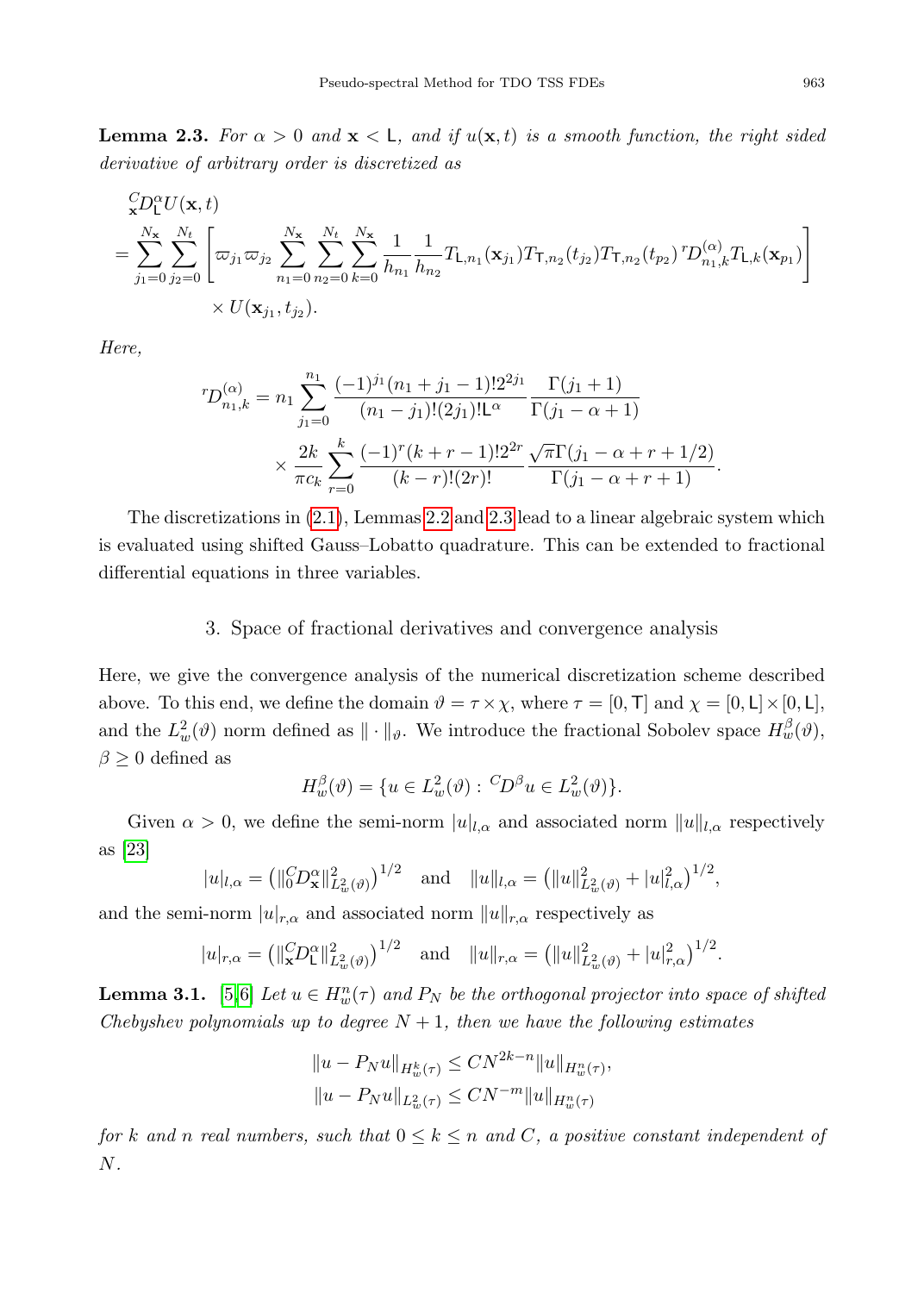**Lemma 3.2.** [\[6\]](#page-18-8) For  $u \in H_w^{m,n}(\vartheta)$ ,  $m, n \ge 0$ , we have

$$
||u - P_{N,N_t}u||_{L^2_w(\vartheta)} \leq C\big(N_t^{-n}||u||_{H^{0,n}_w(\vartheta)} + N^{-m}||u||_{H^{m,0}_w(\vartheta)}\big).
$$

The exact solution of [\(1.1\)](#page-1-0) is

<span id="page-5-1"></span>(3.1)  
\n
$$
\frac{\Delta \beta}{3} \left[ \rho(\beta_0) {}_{0}^{C}D_t^{\beta_0} u(\mathbf{x}, t) + \rho(\beta_Q) {}_{0}^{C}D_t^{\beta_Q} u(\mathbf{x}, t) + 4 \sum_{e=1}^{Q/2} \rho(\beta_{2e-1}) {}_{0}^{C}D_t^{\beta_{2e-1}} u(\mathbf{x}, t) + 2 \sum_{e=1}^{Q/2-1} \rho(\beta_{2e}) {}_{0}^{C}D_t^{\beta_{2e}} u(\mathbf{x}, t) + \mathcal{O}((\Delta \beta)^2) \right]
$$
\n
$$
= {}_{0}^{C}D_x^{\alpha} u(\mathbf{x}, t) + {}_{\mathbf{x}}^{C}D_t^{\alpha} u(\mathbf{x}, t) + g(\mathbf{x}, t)
$$

provided  $u(\mathbf{x}, t)$  is regular with respect to all  $\beta \in [\beta_0, \beta_0]$ . The numerical approximation scheme is

<span id="page-5-0"></span>(3.2)  
\n
$$
\frac{\Delta \beta}{3} \left[ \rho(\beta_0) \, {}_{0}^{C} D_{t}^{\beta_0} U(\mathbf{x}, t) + \rho(\beta_Q) \, {}_{0}^{C} D_{t}^{\beta_Q} U(\mathbf{x}, t) + 4 \sum_{e=1}^{Q/2} \rho(\beta_{2e-1}) \, {}_{0}^{C} D_{t}^{\beta_{2e-1}} U(\mathbf{x}, t) + 2 \sum_{e=1}^{Q/2-1} \rho(\beta_{2e}) \, {}_{0}^{C} D_{t}^{\beta_{2e}} U(\mathbf{x}, t) \right]
$$
\n
$$
= {}_{0}^{C} D_{\mathbf{x}}^{\alpha} U(\mathbf{x}, t) + {}_{\mathbf{x}}^{C} D_{t}^{\alpha} U(\mathbf{x}, t) + G(\mathbf{x}, t).
$$

**Theorem 3.3.** Let  $u(\mathbf{x}, t)$  be the exact solution of [\(1.1\)](#page-1-0) and  $U(\mathbf{x}, t)$  be the solution given by the numerical scheme, such that  $u \in H_w^{m,n}(\vartheta)$ . Then, there exists a positive constant C independent of  $\Delta\beta$ , N and  $N_t$  such that

$$
||u - U||_{L_w^2(\vartheta)} \le C \bigg( (\Delta \beta)^4 + N_t^{2\beta_0 - n} \|\xi\|_{0,n} + N_t^{2\beta_Q - n} \|\xi\|_{0,n} + \sum_{e=1}^{Q/2} N_t^{2\beta_{2e-1} - n} \|\xi\|_{0,n} + \sum_{e=1}^{Q/2 - 1} N_t^{2\beta_{2e} - n} \|\xi\|_{0,n} + N^{2\alpha - m} \|\xi\|_{m,0} + N^{-m} \|u\|_{m,0} + N_t^{-n} \|u\|_{0,n} \bigg).
$$

*Proof.* To prove this result, define  $\tilde{u} = P_{N,N_t}u$ ,  $\xi = \tilde{u} - U$  and note that  $g = G$ . Subtracting [\(3.2\)](#page-5-0) from [\(3.1\)](#page-5-1) yields the following error equation

<span id="page-5-2"></span>
$$
\frac{\Delta\beta}{3} \left[ \rho(\beta_0) \, {}^{C}_{0}D_t^{\beta_0}(u-U) + \rho(\beta_Q) \, {}^{C}_{0}D_t^{\beta_Q}(u-U) + 4 \sum_{e=1}^{Q/2} \rho(\beta_{2e-1}) \, {}^{C}_{0}D_t^{\beta_{2e-1}}(u-U) \right]
$$
\n
$$
(3.3) \qquad + 2 \sum_{e=1}^{Q/2-1} \rho(\beta_{2e}) \, {}^{C}_{0}D_t^{\beta_{2e}}(u-U) + \mathcal{O}((\Delta\beta)^2)
$$
\n
$$
= {}^{C}_{0}D_{\mathbf{x}}^{\alpha}(u-U) + {}^{C}_{\mathbf{x}}D_{L}^{\alpha}(u-U).
$$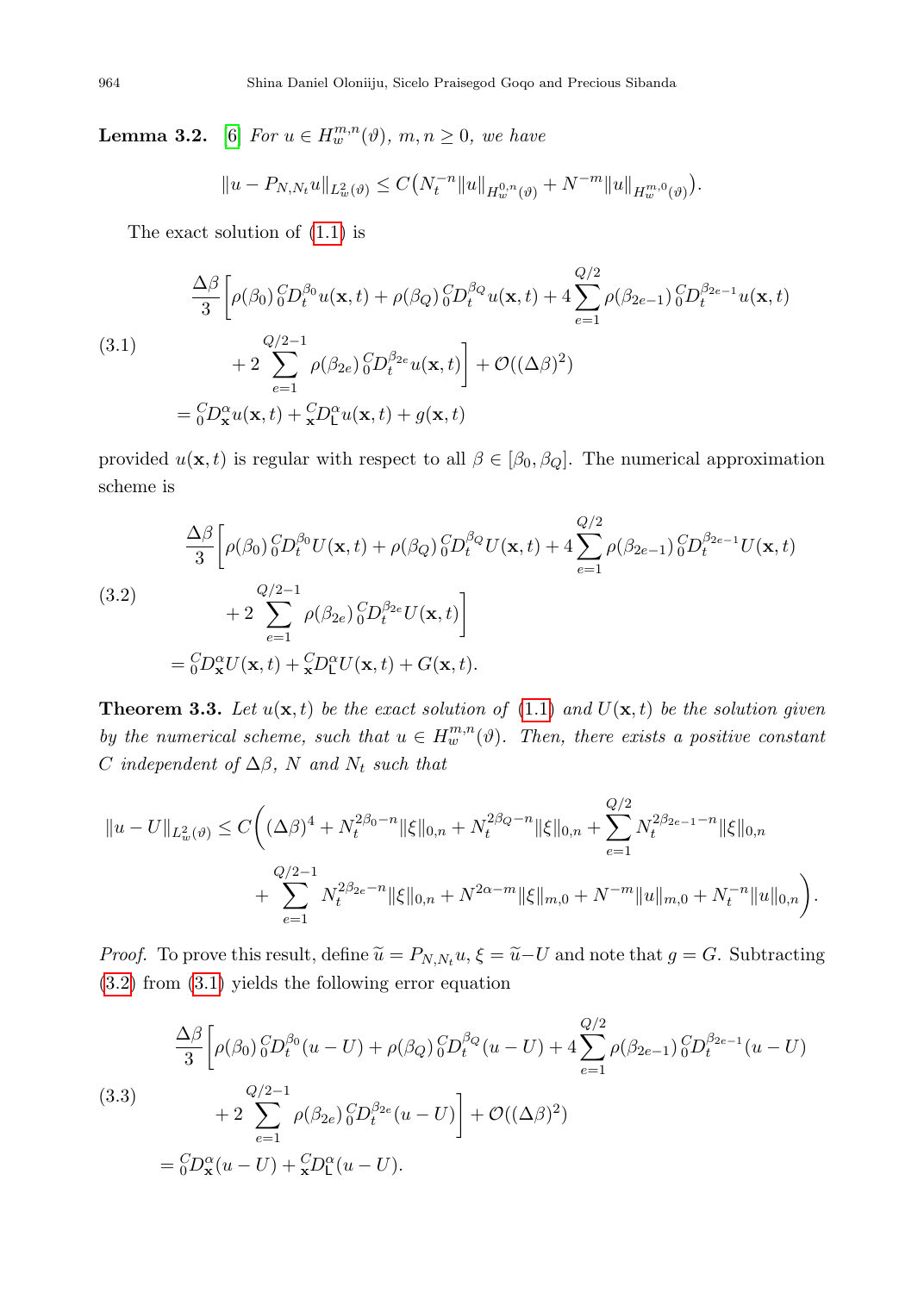Projecting [\(3.3\)](#page-5-2) into the space of shifted Chebyshev polynomials gives

<span id="page-6-0"></span>(3.4)  
\n
$$
\frac{\Delta \beta}{3} \rho(\beta_0) {}_{0}^{C} D_{t}^{\beta_0} \xi + \frac{\Delta \beta}{3} \rho(\beta_Q) {}_{0}^{C} D_{t}^{\beta_Q} \xi + \frac{4\Delta \beta}{3} \sum_{e=1}^{Q/2} \rho(\beta_{2e-1}) {}_{0}^{C} D_{t}^{\beta_{2e-1}} \xi
$$
\n
$$
+ \frac{2\Delta \beta}{3} \sum_{e=1}^{Q/2-1} \rho(\beta_{2e}) {}_{0}^{C} D_{t}^{\beta_{2e}} \xi
$$
\n
$$
= ({}_{0}^{C} D_{\mathbf{x}}^{\alpha} + {}_{\mathbf{x}}^{C} D_{L}^{\alpha}) \xi + \epsilon + \mathcal{O}((\Delta \beta)^2),
$$

where

$$
\epsilon = -\frac{\Delta\beta}{3} \left[ \rho(\beta_0) \, {}^{C}_{0}D_t^{\beta_0}(u - \widetilde{u}) + \rho(\beta_Q) \, {}^{C}_{0}D_t^{\beta_Q}(u - \widetilde{u}) + 4 \sum_{e=1}^{Q/2} \rho(\beta_{2e-1}) \, {}^{C}_{0}D_t^{\beta_{2e-1}}(u - \widetilde{u}) + 2 \sum_{e=1}^{Q/2-1} \rho(\beta_{2e}) \, {}^{C}_{0}D_t^{\beta_{2e}}(u - \widetilde{u}) \right] + \left( {}^{C}_{0}D_x^{\alpha} + {}^{C}_{\mathbf{x}}D_t^{\alpha}(u - \widetilde{u}) \right).
$$

Applying Young's inequality and properties of the Sobolev norm on the left-hand side of  $(3.4)$ , we have

(3.5)

<span id="page-6-1"></span>
$$
\begin{split} &\left\| \frac{\Delta \beta}{3} \rho(\beta_0) \, {}^{C}_{0}D_{t}^{\beta_0}\xi + \frac{\Delta \beta}{3} \rho(\beta_Q) \, {}^{C}_{0}D_{t}^{\beta_Q}\xi + \frac{4\Delta \beta}{3} \sum_{e=1}^{Q/2} \rho(\beta_{2e-1}) \, {}^{C}_{0}D_{t}^{\beta_{2e-1}}\xi \right. \\ & \left. + \frac{2\Delta \beta}{3} \sum_{e=1}^{Q/2-1} \rho(\beta_{2e}) \, {}^{C}_{0}D_{t}^{\beta_{2e}}\xi \right\|_{L^{2}_{w}(\vartheta)} \\ & \leq \left\| \frac{\Delta \beta}{3} \rho(\beta_0) \, {}^{C}_{0}D_{t}^{\beta_0}\xi \right\|_{L^{2}_{w}(\vartheta)} + \left\| \frac{\Delta \beta}{3} \rho(\beta_Q) \, {}^{C}_{0}D_{t}^{\beta_Q}\xi \right\|_{L^{2}_{w}(\vartheta)} \\ & \left. + \left\| \frac{4\Delta \beta}{3} \sum_{e=1}^{Q/2} \rho(\beta_{2e-1}) \, {}^{C}_{0}D_{t}^{\beta_{2e-1}}\xi \right\|_{L^{2}_{w}(\vartheta)} + \left\| \frac{2\Delta \beta}{3} \sum_{e=1}^{Q/2-1} \rho(\beta_{2e}) \, {}^{C}_{0}D_{t}^{\beta_{2e}}\xi \right\|_{L^{2}_{w}(\vartheta)} \\ & \leq C \left( N_{t}^{2\beta_{0}-n} \|\xi\|_{0,n} + N_{t}^{2\beta_{Q}-n} \|\xi\|_{0,n} + \sum_{e=1}^{Q/2} N_{t}^{2\beta_{2e-1}-n} \|\xi\|_{0,n} + \sum_{e=1}^{Q/2-1} N_{t}^{2\beta_{2e}-n} \|\xi\|_{0,n} \right). \end{split}
$$

Estimating the first term on the right-hand side of [\(3.4\)](#page-6-0) gives

(3.6) 
$$
\left\| \left( {}_{0}^{C}D_{\mathbf{x}}^{\alpha} + {}_{\mathbf{x}}^{C}D_{\mathsf{L}}^{\alpha} \right) \xi \right\|_{L_{w}^{2}(\vartheta)} \leq C N^{2\alpha - m} \|\xi\|_{m,0},
$$

and for the second term, we get

<span id="page-6-2"></span>(3.7) 
$$
\|\epsilon\|_{L^2_w(\vartheta)} \leq C\big(N^{-m}\|u\|_{m,0} + N_t^{-n}\|u\|_{0,n}\big).
$$

Applying the triangle inequality and substituting  $(3.5)$ – $(3.7)$  into  $(3.4)$  yields

$$
\|u-U\|_{L^2_w(\vartheta)}=\|\xi+\epsilon\|_{L^2_w(\vartheta)}\leq \|\xi\|_{L^2_w(\vartheta)}+\|\epsilon\|_{L^2_w(\vartheta)}
$$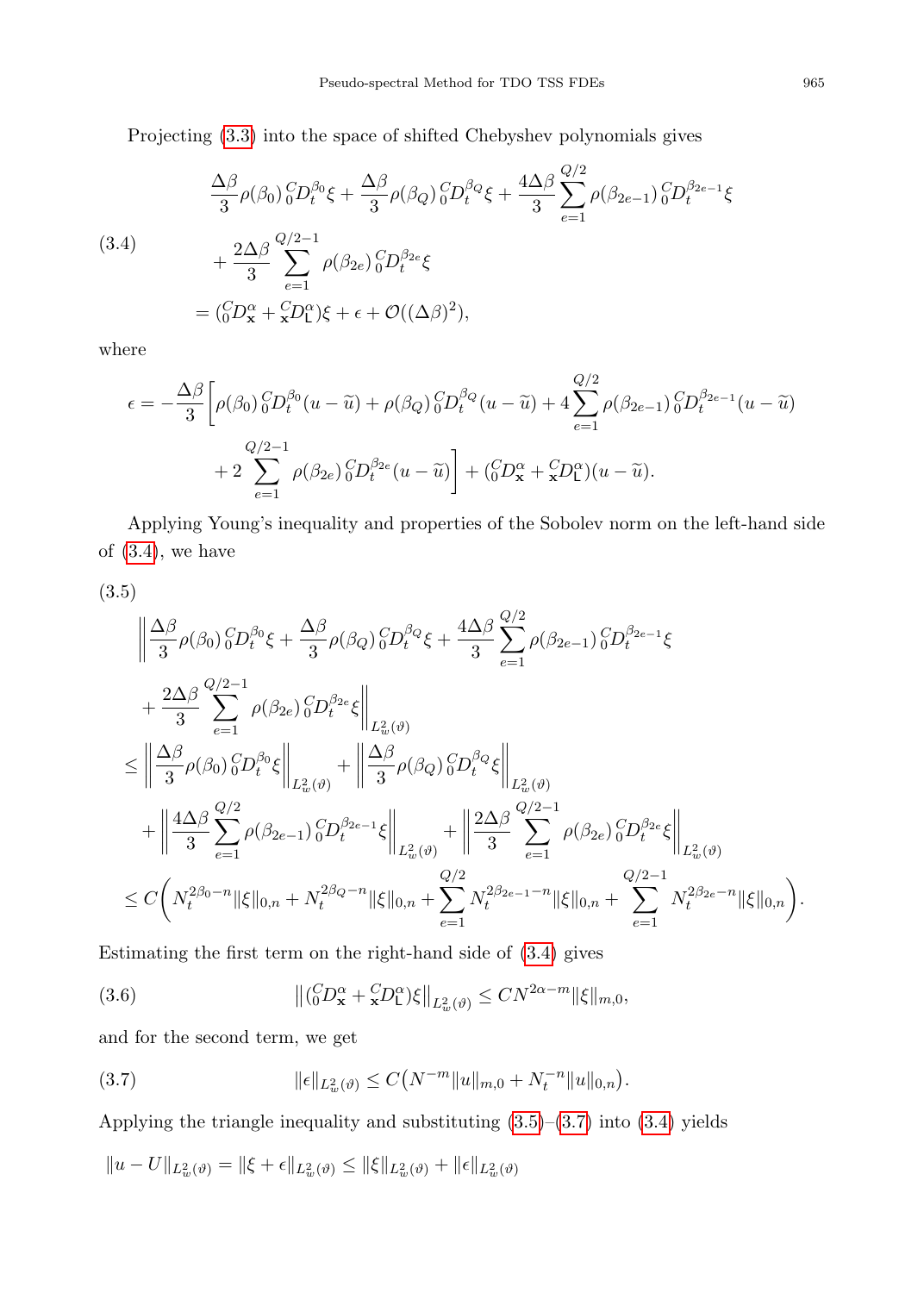$$
\leq C\bigg((\Delta\beta)^4 + N_t^{2\beta_0 - n} \|\xi\|_{0,n} + N_t^{2\beta_Q - n} \|\xi\|_{0,n} + \sum_{e=1}^{Q/2} N_t^{2\beta_{2e-1} - n} \|\xi\|_{0,n} \n+ \sum_{e=1}^{Q/2 - 1} N_t^{2\beta_{2e} - n} \|\xi\|_{0,n} + N^{2\alpha - m} \|\xi\|_{m,0} + N^{-m} \|u\|_{m,0} + N_t^{-n} \|u\|_{0,n} \bigg),
$$
\n  
\n*less the proof.*

which completes the proof.

## 4. Numerical examples

In this section, we experiment with the numerical scheme described earlier with some time distributed order two-sided space fractional partial differential equations. We consider both one- and two-spatial dimensional two-sided space differential equations of arbitrary orders. In the examples, we consider the fractional advection-dispersion and fractional diffusion equations. The accuracy of the method is investigated by comparing the exact solution of these equations with obtained numerical solutions. The results are presented in form of tables and graphs. The results emphasize computational efficiency in terms of CPU time and accuracy which is measured in terms of the absolute difference between the exact and numerical solutions. The error is defined as

$$
E = ||u(\mathbf{x}_i, t_k) - U(\mathbf{x}_i, t_k)||,
$$

where  $u$  and  $U$  respectively represent the exact and numerical solutions. We define the order of convergence as

Order = 
$$
\frac{\log(||E(N_1)||_{\infty}/||E(N_2)||_{\infty})}{\log(N_2/N_1)},
$$

where  $N_1 \neq N_2$ . The numerical scheme was implemented using the Python 3.6 programming language on the SPYDER IDE run on a computer with Intel Core is,  $7th$  gen, CPU @ 2.50 GHz and 8 GB DDR4 installed RAM.

<span id="page-7-0"></span>Example 4.1. [\[10\]](#page-19-8) We consider the one dimensional time distributed order two-sided space fractional advection-dispersion equation

$$
\int_0^1 \Gamma(3-\beta) {}_0^C D_t^{\beta} u(x,t) d\beta = -\frac{\partial u(x,t)}{\partial x} + \frac{1}{2} {}_0^C D_x^{\alpha} u(x,t) + \frac{1}{2} {}_x^C D_1^{\alpha} u(x,t) + g(x,t)
$$

with  $1 \leq \alpha < 2$  and boundary conditions

$$
u(x,t)|_{\partial\Omega} = 0; \quad \Omega = [0,1], \ t \in [0,T],
$$

and initial condition  $u(x, 0) = 0$ . If we assume that the exact solution that satisfies the equation is  $u(x,t) = t^2x^2(1-x)^2$ , then

$$
g(x,t) = g_1(x,t) + g_2(x,t) + g_3(x,t) + g_4(x,t),
$$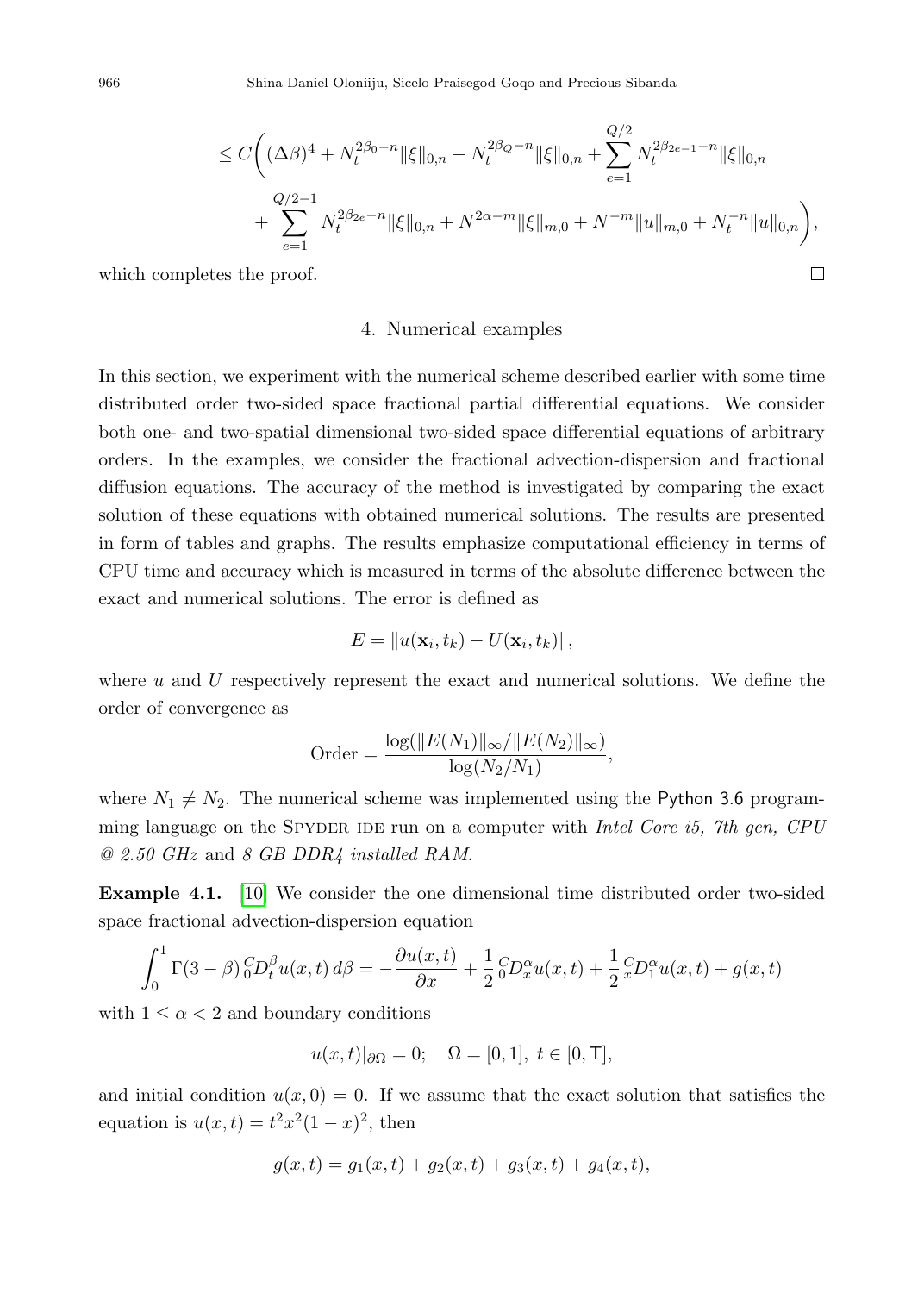where

$$
g_1(x,t) = \frac{2x^2(1-x)^2(t^2-t)}{\ln t},
$$
  
\n
$$
g_2(x,t) = 2x^2(1-x)(1-2x)t^2,
$$
  
\n
$$
g_3(x,t) = -\frac{x^{2-\alpha}t^2[(3-\alpha)(4-\alpha)-6(4-\alpha)x+12x^2]}{\Gamma(5-\alpha)},
$$
  
\n
$$
g_4(x,t) = -\frac{(1-x)^{2-\alpha}t^2[(3-\alpha)(4-\alpha)-6(4-\alpha)(1-x)+12(1-x)^2]}{\Gamma(5-\alpha)}.
$$

Tables [4.1,](#page-8-0) [4.2](#page-8-1) and [4.3](#page-9-0) show the maximum absolute errors and computational time (in seconds) for Example [4.1](#page-7-0) for different values of  $N_x$ ,  $N_t$  and Q respectively. In Table [4.1,](#page-8-0) we present the order of convergence with respect to change in  $N_x$  for  $\alpha = 1.2$  and 1.8, and we can see the geometric rate of convergence of the numerical scheme. The results show that the method is computationally accurate and efficient. In Tables [4.1](#page-8-0) and [4.2,](#page-8-1) we can see that accuracy improves as the number of terms (both space and time) in the Chebyshev expansion increases.

<span id="page-8-0"></span>

|                |                                | $\alpha = 1.2$ |                 |                         | $\alpha = 1.8$ |                 |  |
|----------------|--------------------------------|----------------|-----------------|-------------------------|----------------|-----------------|--|
| $N_x$          | $  E  _{\infty}$               | Order          | CPU time (secs) | $  E  _{\infty}$        | Order          | CPU time (secs) |  |
| $\overline{2}$ | 0.04356                        |                | 1.2176          | 0.01581                 |                | 1.3592          |  |
| 4              | 0.00809                        | 2.4288         | 1.1686          | 0.00689                 | 1.1983         | 1.6072          |  |
|                | $9.0135 \times 10^{-4}$ 3.1659 |                | 1.4856          | 0.00054                 | 3.6735         | 1.6421          |  |
| 16             | $2.8783 \times 10^{-5}$        | 6.7067         | 1.6756          | $1.1027 \times 10^{-5}$ | 5.6138         | 2.2679          |  |

Table 4.1: Maximum errors, order of convergence and CPU time for different values of  $N_x$ with  $\alpha = 1.2, \alpha = 1.8, N_t = 10, Q = 32$  and  $T = 0.99$  for Example [4.1.](#page-7-0)

<span id="page-8-1"></span>

|                |                         | $\alpha = 1.3$  |                         | $\alpha = 1.9$  |  |  |
|----------------|-------------------------|-----------------|-------------------------|-----------------|--|--|
| $N_t$          | $  E  _{\infty}$        | CPU time (secs) | $  E  _{\infty}$        | CPU time (secs) |  |  |
| $\overline{2}$ | 0.00278                 | 0.0778          | 0.00184                 | 0.0654          |  |  |
| 4              | $5.4704 \times 10^{-5}$ | 0.2430          | $4.2668 \times 10^{-5}$ | 0.1729          |  |  |
| 6              | $5.3122 \times 10^{-5}$ | 0.2276          | $4.1648 \times 10^{-5}$ | 0.2679          |  |  |
| 8              | $5.3082 \times 10^{-5}$ | 0.7049          | $4.1622 \times 10^{-5}$ | 0.6553          |  |  |
| 10             | $5.3146 \times 10^{-5}$ | 1.1849          | $4.1654 \times 10^{-5}$ | 1.1606          |  |  |

Table 4.2: Maximum errors and CPU time for different values of  $N_t$  with  $\alpha = 1.3$ ,  $\alpha = 1.9$ ,  $N_x = 10, Q = 32$  and  $T = 0.99$  for Example [4.1.](#page-7-0)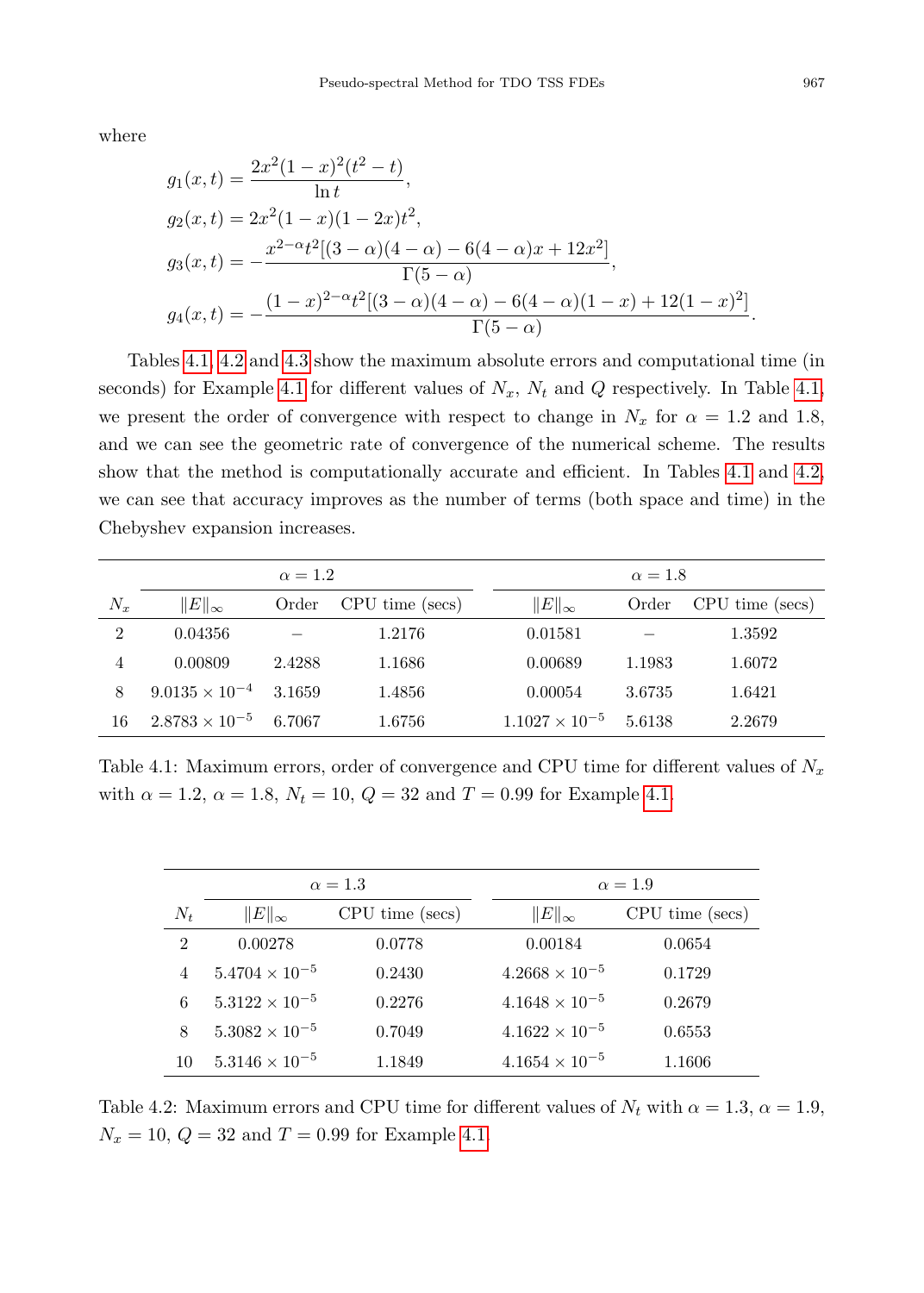However, in Table [4.3,](#page-9-0) it can be seen that with 2 equal subintervals in Simpson's rule, accurate results are obtained. Obviously, it is expected that computation would become more expensive as the number of intervals in the quadrature formula and number of spatial and temporal grid points increase. This can be seen from the increasing CPU time as the quantities  $(N_x, N_t, Q)$  increase. Figure [4.1](#page-9-1) shows the exact and numerical solutions of Example [4.1](#page-7-0) at  $t = 1.5$  and 2. It can be noted that the exact solutions are in agreement with the numerical approximations.

<span id="page-9-0"></span>

|                |                         | $\alpha = 1.3$  | $\alpha = 1.9$ |                         |                 |
|----------------|-------------------------|-----------------|----------------|-------------------------|-----------------|
| Q              | $  E  _{\infty}$        | CPU time (secs) |                | $  E  _{\infty}$        | CPU time (secs) |
| $\mathfrak{D}$ | $5.3148 \times 10^{-5}$ | 0.1311          |                | $4.1692 \times 10^{-5}$ | 0.1589          |
|                | $5.3146 \times 10^{-5}$ | 0.1904          |                | $4.1656 \times 10^{-5}$ | 0.2746          |
| 8              | $5.3146 \times 10^{-5}$ | 0.3028          |                | $4.1654 \times 10^{-5}$ | 0.3129          |
| 16             | $5.3146 \times 10^{-5}$ | 0.5816          |                | $4.1654 \times 10^{-5}$ | 0.8234          |
| 32             | $5.3146 \times 10^{-5}$ | 1.2644          |                | $4.1654 \times 10^{-5}$ | 1.0751          |

<span id="page-9-1"></span>Table 4.3: Maximum errors and CPU time for different values of Q with  $\alpha = 1.3$ ,  $\alpha = 1.9$ ,  $N_x = 10, N_t = 10$  and  $T = 0.99$  for Example [4.1.](#page-7-0)



Figure [4.1](#page-7-0): Numerical and exact solutions of Example 4.1 at  $t = 1.5$ , 2 with  $N_t = N_x = 15$ ,  $Q = 32$  and  $\alpha = 1.5$ .

<span id="page-9-2"></span>Example 4.2. Consider the two-sided space fractional diffusion equation with time fractional distributed order

$$
\int_0^2 \frac{\Gamma(6-\beta)}{120} \, {}_0^C D_t^{\beta} u(x,t) \, d\beta = \frac{1}{2} \, {}_0^C D_x^{\alpha} u(x,t) + \frac{1}{2} \, {}_x^C D_1^{\alpha} u(x,t) + g(x,t), \quad 1 \le \alpha \le 2
$$

with exact solution  $u(x,t) = t^5 x^2 (1-x)^2$ , such that the boundary conditions are given as

$$
u(x,t)|_{\partial\Omega} = 0;
$$
  $\Omega = [0,1], t \in [0,T],$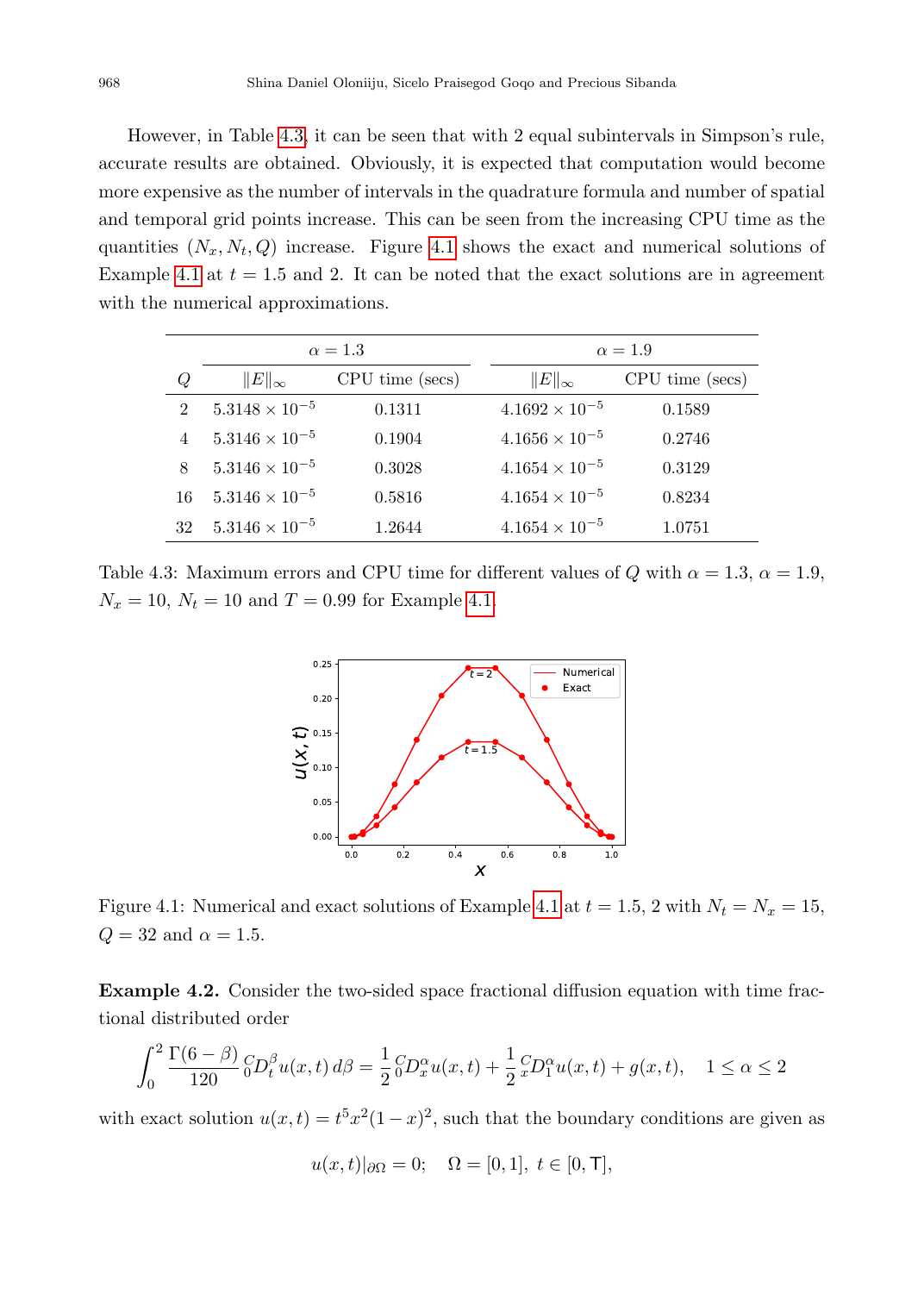initial conditions given by

$$
u(x, 0) = u_t(x, 0) = 0, \quad x \in \Omega,
$$

and

$$
g(x,t) = g_1(x,t) + g_2(x,t) + g_3(x,t), \quad g_1(x,t) = \frac{x^2(1-x)^2(t^5 - t^3)}{\ln t},
$$
  
\n
$$
g_2(x,t) = -\frac{x^{2-\alpha}t^5[(3-\alpha)(4-\alpha) - 6(4-\alpha)x + 12x^2]}{\Gamma(5-\alpha)},
$$
  
\n
$$
g_3(x,t) = -\frac{(1-x)^{2-\alpha}t^5[(3-\alpha)(4-\alpha) - 6(4-\alpha)(1-x) + 12(1-x)^2]}{\Gamma(5-\alpha)}
$$

In Tables [4.4,](#page-10-0) [4.5](#page-10-1) and [4.6,](#page-11-0) we present the maximum error and computational time for Example [4.2](#page-9-2) for different values of  $N_x$ ,  $N_t$  and  $Q$  respectively, and the convergence order is presented in Table [4.4.](#page-10-0)

<span id="page-10-0"></span>

| $\alpha = 1.2$ |                         |        |                 |  | $\alpha = 1.8$          |        |                 |
|----------------|-------------------------|--------|-----------------|--|-------------------------|--------|-----------------|
| $N_x$          | $  E  _{\infty}$        | Order  | CPU time (secs) |  | $  E  _{\infty}$        | Order  | CPU time (secs) |
| $\overline{2}$ | 0.04212                 |        | 1.2820          |  | 0.01532                 |        | 1.3556          |
| 4              | 0.00783                 | 2.4293 | 1.2753          |  | 0.00649                 | 1.2391 | 1.1975          |
| 8              | $6.2391 \times 10^{-4}$ | 3.6478 | 1.2452          |  | 0.00063                 | 3.3648 | 1.5205          |
| 16             | $1.0245 \times 10^{-5}$ | 5.9283 | 1.5589          |  | $1.0838 \times 10^{-5}$ | 5.8612 | 1.5520          |

<span id="page-10-1"></span>Table 4.4: Maximum errors, order of convergence and CPU time for different values of  $N_x$ with  $\alpha = 1.2, \, \alpha = 1.8, \, N_t = 10, \, Q = 32$  and  $T = 0.99$  for Example [4.2.](#page-9-2)

|                |                         | $\alpha = 1.2$  |                  | $\alpha = 1.8$  |  |  |
|----------------|-------------------------|-----------------|------------------|-----------------|--|--|
| $N_t$          | $  E  _{\infty}$        | CPU time (secs) | $  E  _{\infty}$ | CPU time (secs) |  |  |
| $\overline{2}$ | 0.04700                 | 0.2015          | 0.01346          | 0.0658          |  |  |
| 4              | 0.00239                 | 0.1227          | 0.00093          | 0.1107          |  |  |
| 6              | $8.1716 \times 10^{-5}$ | 0.4807          | 0.00014          | 0.1845          |  |  |
| 8              | $8.1689 \times 10^{-5}$ | 0.4049          | 0.00014          | 0.4408          |  |  |
| 10             | $8.1689 \times 10^{-5}$ | 0.8637          | 0.00014          | 0.9845          |  |  |

Table 4.5: Maximum errors and CPU time for different values of  $N_t$  with  $\alpha = 1.2, \alpha = 1.8$ ,  $N_x = 10, Q = 32$  and  $T = 1.2$  for Example [4.2.](#page-9-2)

The results show that the numerical method gives accurate results. The computational efficiency of the numerical scheme in terms of CPU time is also given. The maximum computational time is approximately 1.2s, which is the time required to solve the fractional

.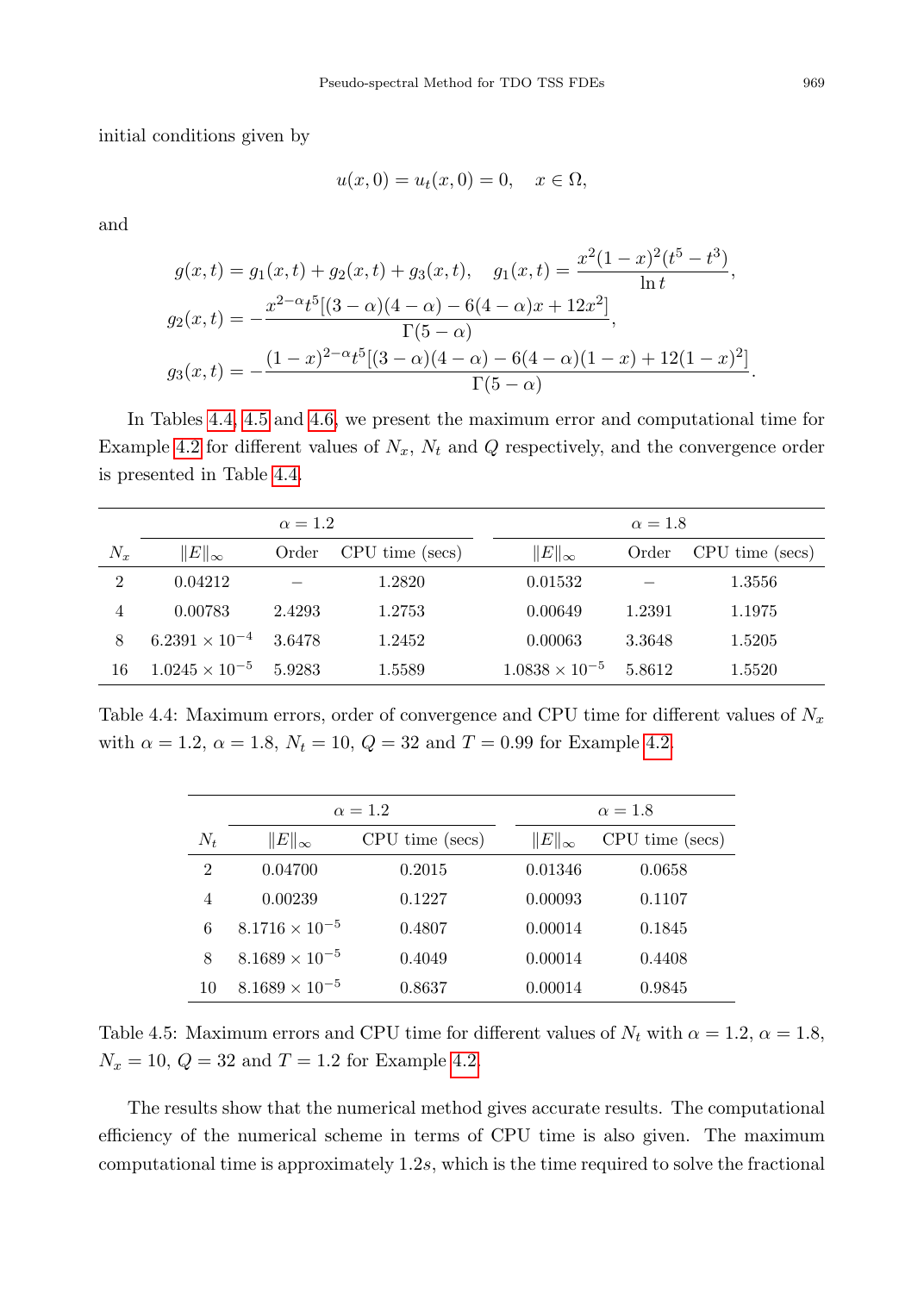differential equation with  $N_x = N_t = 10$  terms of the shifted Chebyshev polynomials and approximate the distributed order with 32 intervals of Simpson's rule. In Figure [4.2,](#page-11-1) the numerical and exact solutions of Example [4.2](#page-9-2) for  $t = 0.8, 1.36, 1.6$  are shown to be in agreement.

<span id="page-11-0"></span>

|    |                         | $\alpha = 1.2$  | $\alpha = 1.8$   |                 |  |
|----|-------------------------|-----------------|------------------|-----------------|--|
| Q  | $  E  _{\infty}$        | CPU time (secs) | $  E  _{\infty}$ | CPU time (secs) |  |
| 2  | $8.1659 \times 10^{-5}$ | 0.1626          | 0.00014          | 0.1526          |  |
|    | $8.1684 \times 10^{-5}$ | 0.1766          | 0.00014          | 0.2244          |  |
| 8  | $8.1689 \times 10^{-5}$ | 0.2683          | 0.00014          | 0.2773          |  |
| 16 | $8.1689 \times 10^{-5}$ | 0.5156          | 0.00014          | 0.8082          |  |

<span id="page-11-1"></span>Table 4.6: Maximum errors and CPU time for different values of Q with  $\alpha = 1.2$ ,  $\alpha = 1.8$ ,  $N_x = 10, N_t = 10$  and  $T = 1.2$  for Example [4.1.](#page-7-0)



Figure [4.2](#page-9-2): Approximate and exact solutions of Example 4.2 at  $t = 0.8, 1.36, 1.6$  with  $N_t = 16$ ,  $N_x = 15$ ,  $Q = 32$  and  $\alpha = 1.4$ .

<span id="page-11-2"></span>Example 4.3. In this example, we consider a two dimensional time distributed order two-sided space fractional diffusion equation with constant coefficients

$$
\int_0^1 \Gamma(3-\beta) \, {}_0^C D_t^{\beta} u \, d\beta = \frac{1}{2} \left[ {}_0^C D_x^{\alpha_1} u + {}_x^C D_1^{\alpha_1} u + {}_0^C D_y^{\alpha_2} u + {}_y^C D_1^{\alpha_2} u \right] + g(x, y, t)
$$

whose exact solution is assumed to be  $u(x, y, t) = t^2 x^2 (1-x)^2 y^2 (1-y)^2$ , such that the boundary condition is given as

$$
u(x, y, t)|_{\partial\Omega} = 0,
$$

and initial condition

$$
u(x, y, 0) = 0,
$$

where  $\Omega$  is the rectangular domain  $[0, 1] \times [0, 1]$ . In this case the function

$$
g(x, y, t) = g_1(x, y, t) + g_2(x, y, t) + g_3(x, y, t) + g_4(x, y, t) + g_5(x, y, t),
$$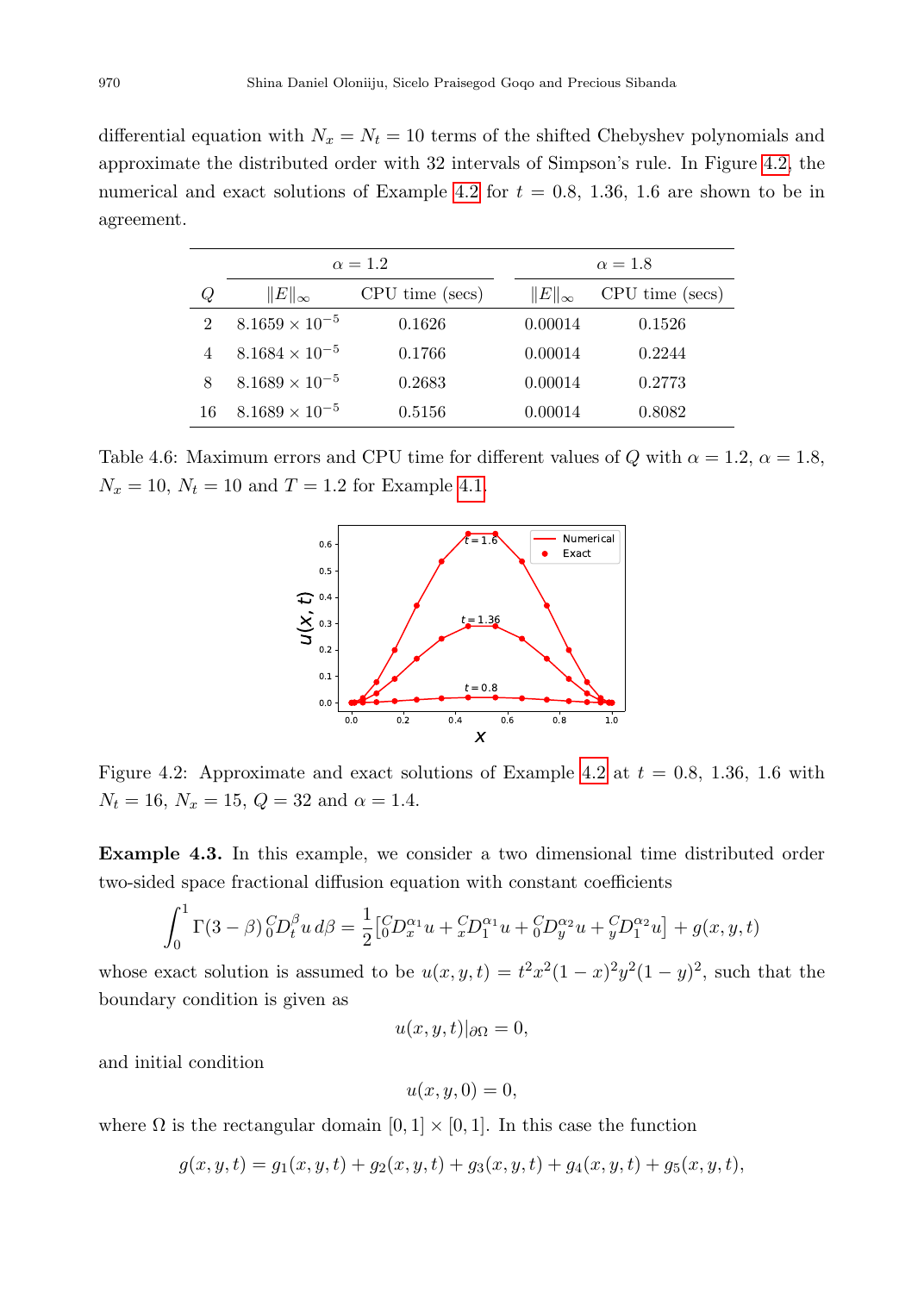where

$$
g_1(x, y, t) = \frac{2x^2(1-x)^2y^2(1-y)^2(t^2-t)}{\ln t},
$$
  
\n
$$
g_2(x, y, t) = -\frac{x^{2-\alpha_1}t^2y^2(1-y)^2[(3-\alpha_1)(4-\alpha_1)-6(4-\alpha_1)x+12x^2]}{\Gamma(5-\alpha_1)},
$$
  
\n
$$
g_3(x, y, t) = -\frac{(1-x)^{2-\alpha_1}t^2y^2(1-y)^2[(3-\alpha_1)(4-\alpha_1)-6(4-\alpha_1)(1-x)+12(1-x)^2]}{\Gamma(5-\alpha_1)},
$$
  
\n
$$
g_4(x, y, t) = -\frac{y^{2-\alpha_2}t^2x^2(1-x)^2[(3-\alpha_2)(4-\alpha_2)-6(4-\alpha_2)y+12y^2]}{\Gamma(5-\alpha_2)},
$$
  
\n
$$
g_5(x, y, t) = -\frac{(1-y)^{2-\alpha_2}t^2x^2(1-x)^2[(3-\alpha_2)(4-\alpha_2)-6(4-\alpha_2)(1-y)+12(1-y)^2]}{\Gamma(5-\alpha_2)}.
$$

In Table [4.7,](#page-12-0) we show the dynamics of the absolute error norms when the length of the time domain  $[0, T]$  is varied. The number of grid points in the spatial variables  $(N_x)$ and  $N_y$ ) are kept constant at  $N_x = N_y = 15$  and the temporal grid points at  $N_t = 10$ . We used 32 equal subintervals for the quadrature formula. We also report the computational time, which was used as a measure of the efficiency of the numerical scheme.

<span id="page-12-0"></span>

|     |                         | $\alpha_1 = \alpha_2 = 1.5$ | $\alpha_1 = \alpha_2 = 1.9$ |                 |  |
|-----|-------------------------|-----------------------------|-----------------------------|-----------------|--|
|     | $  E  _{\infty}$        | CPU time (secs)             | $  E  _{\infty}$            | CPU time (secs) |  |
| 0.5 | $5.0793 \times 10^{-7}$ | 3.3520                      | $5.3510 \times 10^{-8}$     | 3.3909          |  |
| 1.2 | $3.1589 \times 10^{-6}$ | 3.3291                      | $3.1941 \times 10^{-7}$     | 3.4827          |  |
| 1.9 | $8.1299 \times 10^{-6}$ | 3.4079                      | $8.1058 \times 10^{-7}$     | 3.5286          |  |
| 2.6 | $1.5442 \times 10^{-5}$ | 3.4996                      | $1.5284 \times 10^{-6}$     | 3.4398          |  |
| 3.3 | $2.5106 \times 10^{-5}$ | 3.4538                      | $2.4736 \times 10^{-6}$     | 3.3391          |  |
| 4.0 | $3.7131 \times 10^{-5}$ | 3.4428                      | $3.6467 \times 10^{-6}$     | 3.4458          |  |

Table 4.7: Absolute error norms and CPU time obtained from the approximation of Example [4.3](#page-11-2) for different time intervals [0, T] with  $N_x = N_y = 15$ ,  $N_t = 10$  and  $Q = 32$ .

Table [4.7](#page-12-0) shows that the orders of magnitude of the errors are small indicating that accurate results are obtained for this example. However, the accuracy diminishes as the length of the time interval  $[0, T]$  increases. Although, the accuracy of the scheme diminishes for increasing length of time interval, the effect on CPU time is negligible, putting the CPU time at approximately 3.4142 s and 3.4378 s for  $\alpha_1 = \alpha_2 = 1.5$  and  $\alpha_1 = \alpha_2 = 1.9$ respectively. In Table [4.8,](#page-13-0) we present the infinity error norm, convergence order and computational time with respect to change in  $N_x$  and  $N_y$  for  $\alpha_1 = \alpha_2 = \{1.2, 1.8\}$  for Example [4.3.](#page-11-2) Figure [4.3](#page-11-2) shows the numerical solution of Example 4.3 for  $t = 5$ , 10 and  $\alpha_1 = \alpha_2 = 1.5$  with  $N_x = N_y = 15$ ,  $N_t = 10$  and  $Q = 32$ . The corresponding error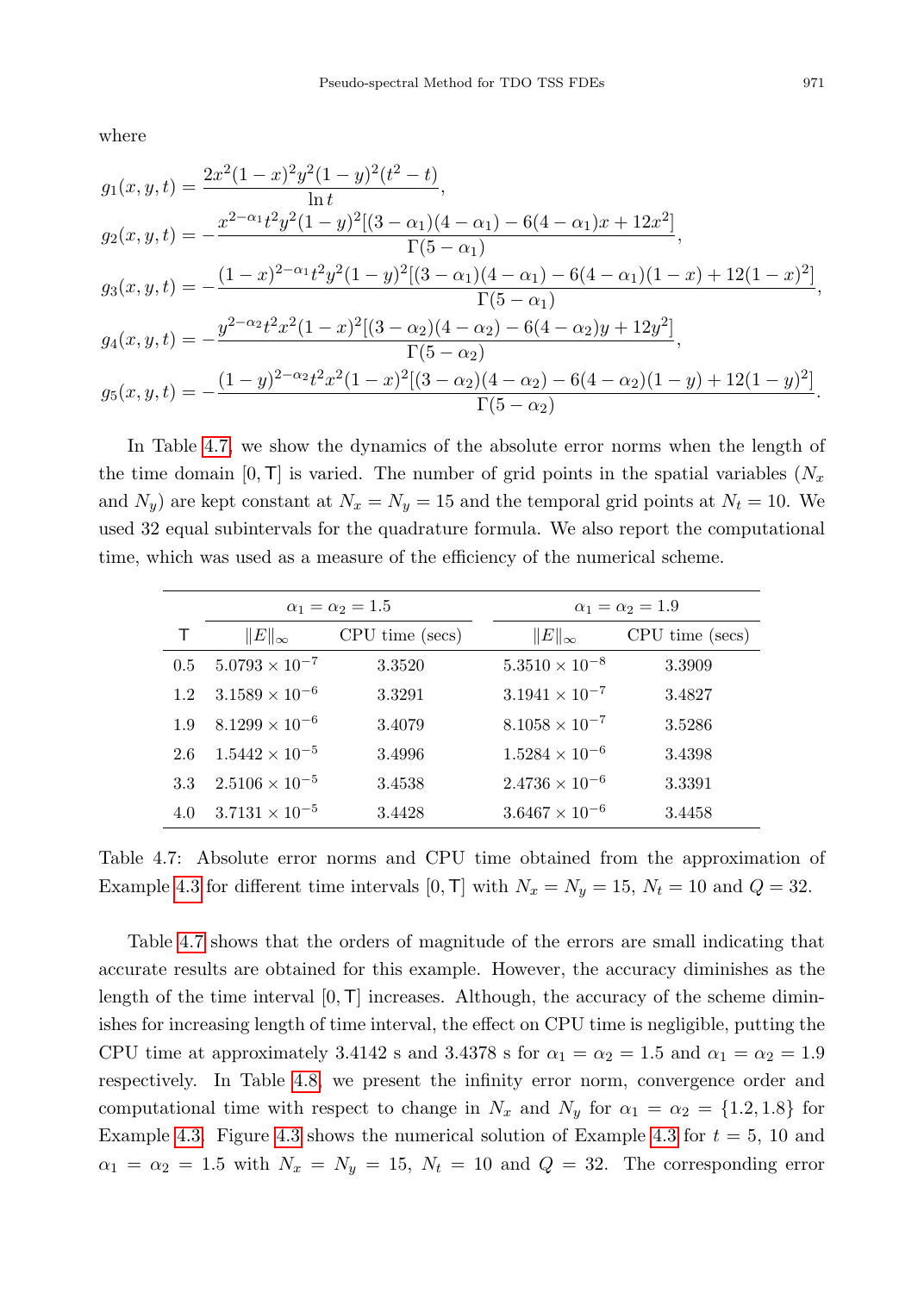<span id="page-13-0"></span>

| $\alpha_1 = \alpha_2 = 1.2$ |                                |        |                 | $\alpha_1=\alpha_2=1.8$        |        |                 |
|-----------------------------|--------------------------------|--------|-----------------|--------------------------------|--------|-----------------|
| $N_x = N_y$                 | $  E  _{\infty}$               | Order  | CPU time (secs) | $  E  _{\infty}$               | Order  | CPU time (secs) |
| $\overline{2}$              | 0.00298                        |        | 1.1017          | 0.00105                        |        | 1.2632          |
| 4                           | 0.00059                        | 2.3365 | 1.3942          | 0.00033                        | 1.6699 | 1.6317          |
| 8                           | $7.3152 \times 10^{-5}$ 3.0117 |        | 1.3342          | $1.2885 \times 10^{-5}$        | 4.6787 | 1.7981          |
| 16                          | $9.8584 \times 10^{-7}$ 6.2134 |        | 3.8784          | $3.5353 \times 10^{-7}$ 5.1877 |        | 5.5946          |

distribution over the spatial domain  $[0, 1] \times [0, 1]$  are shown in Figure [4.4.](#page-13-2) These surface plots show that the numerical scheme is accurate on the entire spatial domain.

Table 4.8: Maximum errors, order of convergence and CPU time for different values of  $N_x$ ,  $N_y$  with  $\alpha_1 = \alpha_2 = 1.2$ ,  $\alpha = 1.8$ ,  $N_t = 10$ ,  $Q = 32$  and  $T = 0.99$  for Example [4.3.](#page-11-2)

<span id="page-13-1"></span>

Figure [4.3](#page-11-2): Approximate solutions obtained for Example 4.3 for  $\alpha_1 = \alpha_2 = 1.5$ ,  $N_x =$  $N_y=15$  and  $N_t=10$  at different values of  $t.$ 

<span id="page-13-2"></span>

Figure 4.4: Error distribution for Example [4.3](#page-11-2) on the spatial domain  $[0, 1] \times [0, 1]$  for  $\alpha_1 = \alpha_2 = 1.5$  with  $N_x = N_y = 15$  and  $N_t = 10$  at different values of t.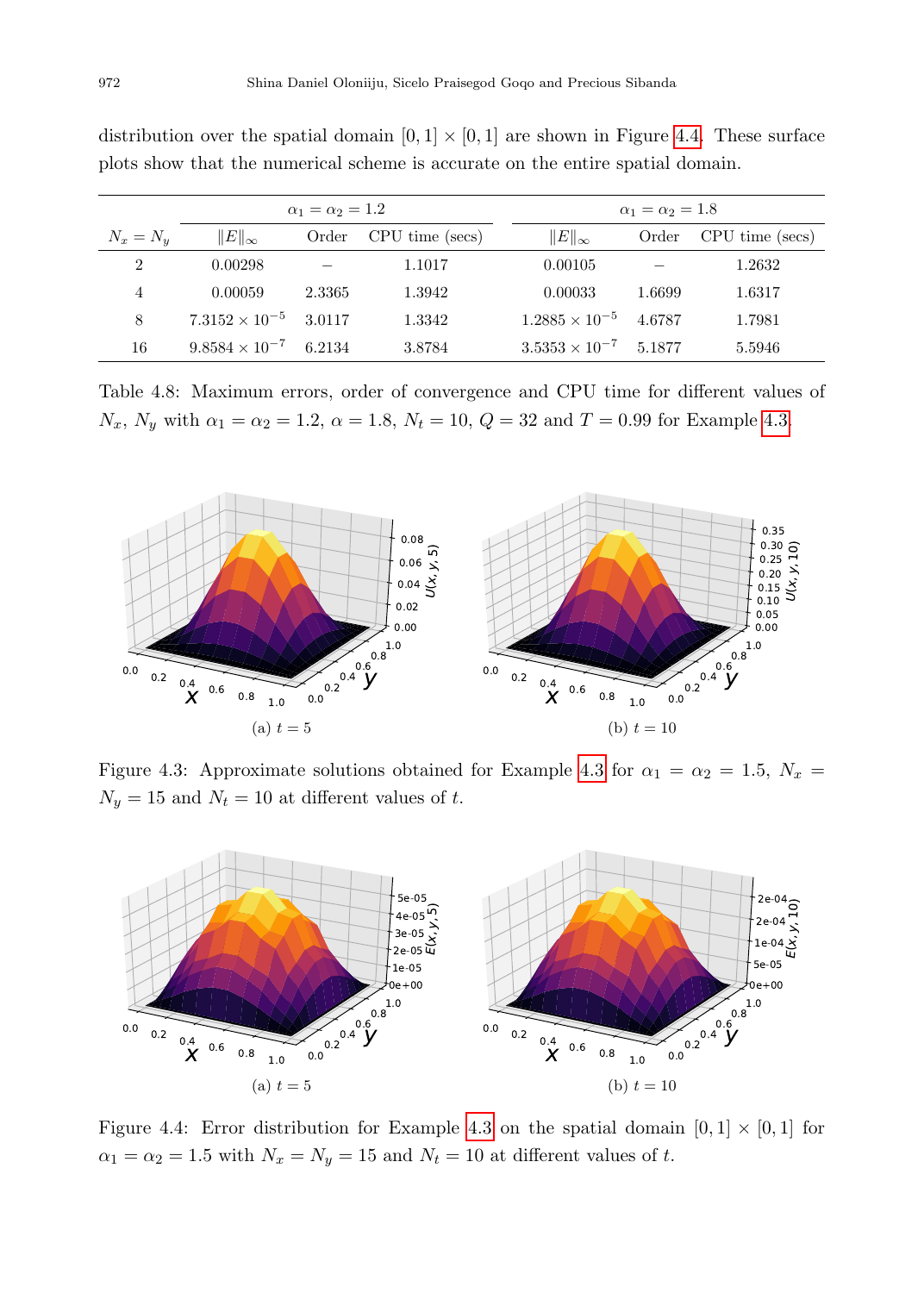<span id="page-14-0"></span>**Example 4.4.** Consider the two dimensional time distributed order two-sided space fractional diffusion equation

$$
\int_0^1 \Gamma(7/2 - \beta) \, {}_0^C D_t^{\beta} u \, d\beta = \frac{1}{2} \left[ {}_0^C D_x^{\alpha_1} u + {}_x^C D_1^{\alpha_1} u + {}_0^C D_y^{\alpha_2} u + {}_y^C D_1^{\alpha_2} u \right] + g(x, y, t)
$$

with exact solution  $u(x, y, t) = t^{\frac{5}{2}}x^2(1-x)^2y^2(1-y)^2$ . The initial condition is given as

$$
u(x, y, 0) = 0, \quad x, y \in [0, 1] \times [0, 1],
$$

and boundary conditions as

$$
u(x, y, t)|_{\partial\Omega} = 0
$$
,  $t \in [0, T]$ ,  $\Omega = [0, 1] \times [0, 1]$ .

The function  $g(x, y, t)$  is defined by

$$
g(x, y, t) = g_1(x, y, t) + g_2(x, y, t) + g_3(x, y, t) + g_4(x, y, t) + g_5(x, y, t),
$$
  
\n
$$
g_1(x, y, t) = \frac{15\sqrt{\pi}x^2(1-x)^2y^2(1-y)^2(t-1)t^{\frac{3}{2}}}{8\ln t},
$$
  
\n
$$
g_2(x, y, t) = -\frac{x^{2-\alpha_1}t^{\frac{5}{2}}y^2(1-y)^2[(3-\alpha_1)(4-\alpha_1)-6(4-\alpha_1)x+12x^2]}{\Gamma(5-\alpha_1)},
$$
  
\n
$$
g_3(x, y, t) = -\frac{(1-x)^{2-\alpha_1}t^{\frac{5}{2}}y^2(1-y)^2[(3-\alpha_1)(4-\alpha_1)-6(4-\alpha_1)(1-x)+12(1-x)^2]}{\Gamma(5-\alpha_1)},
$$
  
\n
$$
g_4(x, y, t) = -\frac{y^{2-\alpha_2}t^{\frac{5}{2}}x^2(1-x)^2[(3-\alpha_2)(4-\alpha_2)-6(4-\alpha_2)y+12y^2]}{\Gamma(5-\alpha_2)},
$$
  
\n
$$
g_5(x, y, t) = -\frac{(1-y)^{2-\alpha_2}t^{\frac{5}{2}}x^2(1-x)^2[(3-\alpha_2)(4-\alpha_2)-6(4-\alpha_2)(1-y)+12(1-y)^2]}{\Gamma(5-\alpha_2)}.
$$

Figure [4.5](#page-15-0) shows the evolution of the numerical solutions and corresponding error distribution on the spatial domain for Example [4.4](#page-14-0) for different time levels with  $\alpha_1 =$  $\alpha_2 = 1.4$ ,  $N_x = N_y = 15$ ,  $N_t = 12$  and  $Q = 32$ . The surface plots of the error on the domain  $x, y \in [0, 1] \times [0, 1]$  show that the numerical solutions are accurate at every points of x and y for all values of t presented. Table [4.9](#page-16-0) shows the variation of the maximum error norm for different length of time interval  $[0, T]$ . The computational time for each time interval are also obtained. The table shows that the numerical results are accurate for all time interval considered. However, as in the case of Example [4.3](#page-11-2) (Table [4.7\)](#page-12-0), the order of magnitude of the errors reduces as the length of the time interval increases, but the effect on computational time is trivial. The CPU times are respectively averaged at 3.3675s and 3.4654s for  $\alpha_1 = \alpha_2 = 1.2$  and  $\alpha_1 = \alpha_2 = 1.7$ . In Table [4.10,](#page-16-1) we present the error norm, order of convergence and computational time with respect to change in  $N_x$ and  $N_y$  for  $\alpha_1 = \alpha_2 = \{1.2, 1.8\}$  for Example [4.4.](#page-14-0)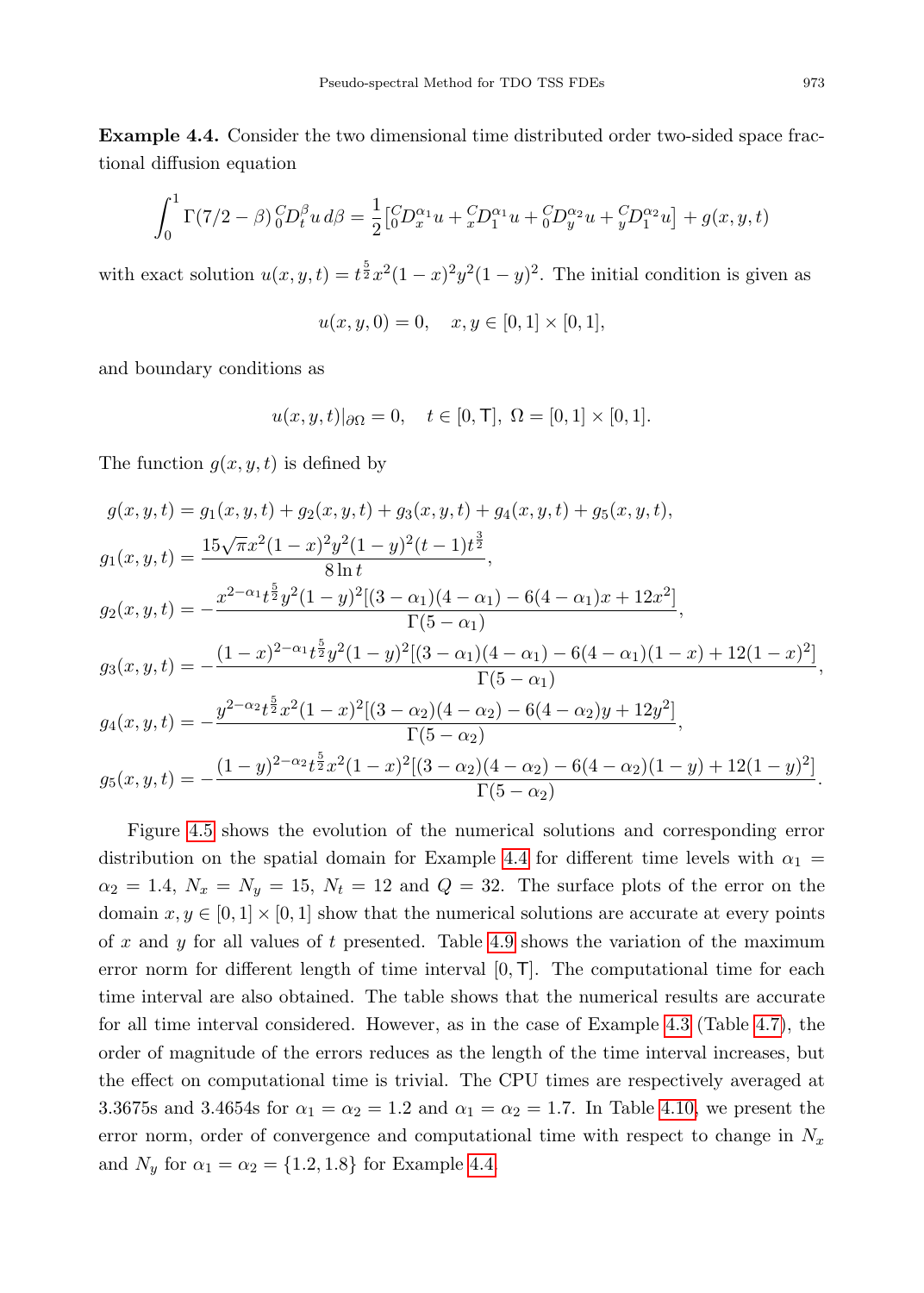<span id="page-15-0"></span>

Figure 4.5: Graphs of numerical solution and error distribution on the spatial domain  $[0, 1] \times [0, 1]$  for Example [4.4](#page-14-0) with  $\alpha_1 = \alpha_2 = 1.4$ ,  $N_x = N_y = 15$  and  $N_t = 12$  at different values of t.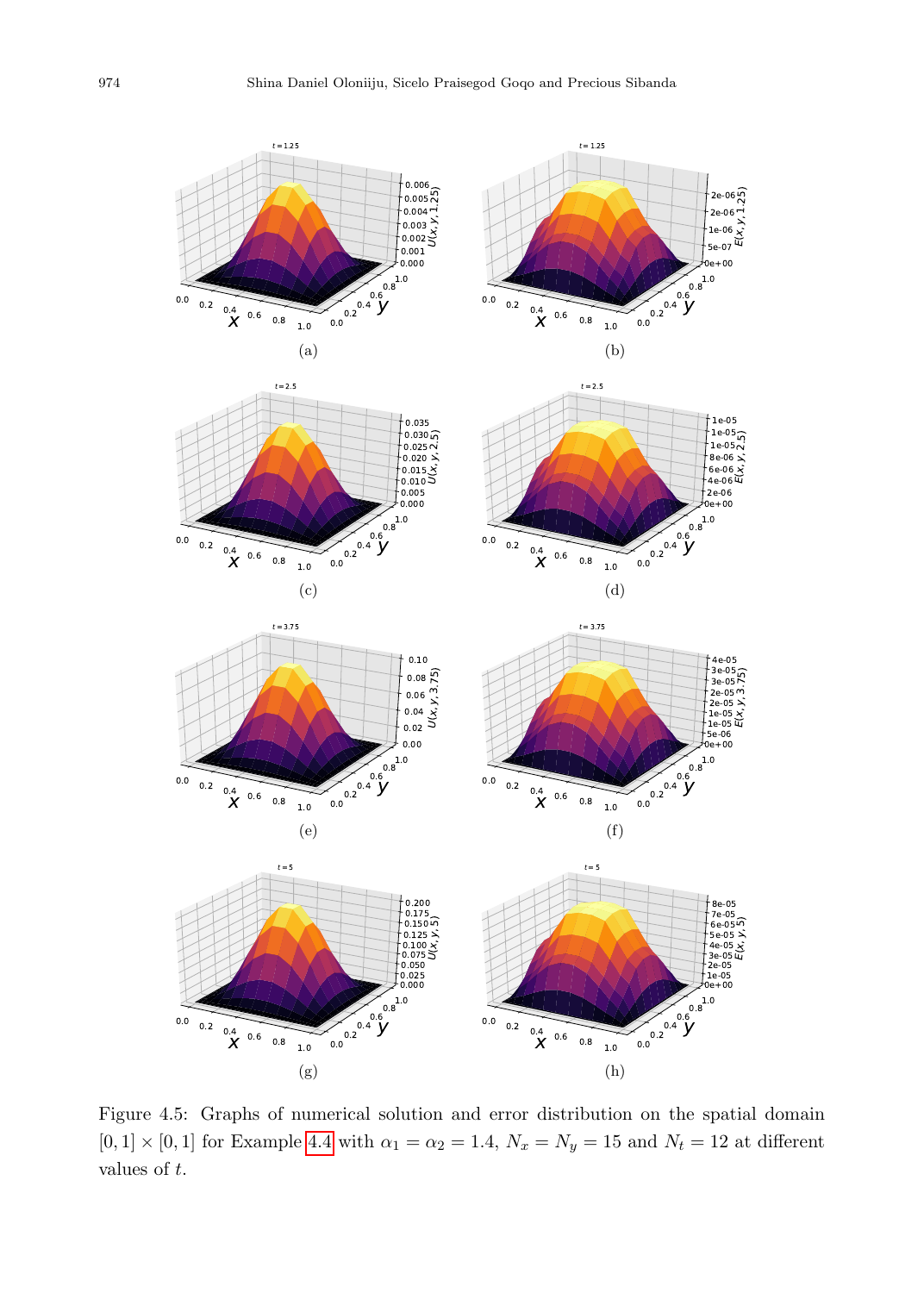<span id="page-16-0"></span>

|     |                         | $\alpha_1 = \alpha_2 = 1.2$ | $\alpha_1 = \alpha_2 = 1.7$ |                 |  |
|-----|-------------------------|-----------------------------|-----------------------------|-----------------|--|
|     | $  E  _{\infty}$        | CPU time (secs)             | $  E  _{\infty}$            | CPU time (secs) |  |
| 0.5 | $1.6666 \times 10^{-7}$ | 3.4308                      | $2.1362 \times 10^{-7}$     | 3.5734          |  |
| 1.2 | $1.8109 \times 10^{-6}$ | 3.2503                      | $2.1005 \times 10^{-6}$     | 3.5425          |  |
| 1.9 | $6.1596 \times 10^{-6}$ | 3.3480                      | $6.8529 \times 10^{-6}$     | 3.2892          |  |
| 2.6 | $1.4079 \times 10^{-5}$ | 3.4857                      | $1.5287 \times 10^{-5}$     | 3.4667          |  |
| 3.3 | $2.6287 \times 10^{-5}$ | 3.1785                      | $2.8072 \times 10^{-5}$     | 3.2513          |  |
| 4.0 | $4.3405 \times 10^{-5}$ | 3.5116                      | $4.5789 \times 10^{-5}$     | 3.6692          |  |

Table 4.9: Maximum error norms and CPU time obtained from the approximation of Example [4.4](#page-14-0) for different time intervals [0, T] with  $N_x = N_y = 15$ ,  $N_t = 10$  and  $Q = 32$ .

<span id="page-16-1"></span>

| $\alpha_1 = \alpha_2 = 1.2$ |                         |        |                 |  | $\alpha_1=\alpha_2=1.8$        |        |                 |
|-----------------------------|-------------------------|--------|-----------------|--|--------------------------------|--------|-----------------|
| $N_x = N_y$                 | $\ E\ _\infty$          | Order  | CPU time (secs) |  | $  E  _{\infty}$               | Order  | CPU time (secs) |
| 2                           | 0.00279                 |        | 1.1691          |  | 0.00100                        |        | 1.2043          |
| 4                           | 0.00059                 | 2.2415 | 1.4967          |  | 0.00033                        | 1.5995 | 1.8864          |
| 8                           | $6.8054 \times 10^{-5}$ | 3.1159 | 1.5094          |  | $6.2492 \times 10^{-5}$ 4.7234 |        | 1.3505          |
| 16                          | $8.3009 \times 10^{-7}$ | 6.3573 | 4.2552          |  | $7.0864 \times 10^{-7}$        | 6.4625 | 4.0479          |

Table 4.10: Maximum errors, order of convergence and CPU time for different values of  $N_x$ ,  $N_y$  with  $\alpha_1 = \alpha_2 = 1.2$ ,  $\alpha = 1.8$ ,  $N_t = 10$ ,  $Q = 32$  and  $T = 0.99$  for Example [4.4.](#page-14-0)

<span id="page-16-2"></span>Example 4.5. Consider a one-dimensional time distributed two-sided space fractional differential equation

$$
\int_0^1 \Gamma(7/2 - \beta) \, {}_0^C D_t^{\beta} u \, d\beta = {}_0^C D_x^{\alpha_1} u + {}_x^C D_2^{\alpha} u + g(x, t)
$$

with a non-smooth exact solution  $u(x,t) = (xt(2-x))^{5/2}$ , and initial and boundary conditions are given respectively as

$$
u(x,0) = 0
$$
,  $x \in [0,2]$  and  $u(x,t)|_{\partial\Omega} = 0$ ,  $t \in [0,\mathsf{T}], \Omega = [0,2].$ 

In Example [4.5,](#page-16-2) we assume that the analytical solution  $u(x,t) = ((2x - x^2)t)^{5/2} \notin$  $C^3([0,2])$ , which is a three times continuously differentiable function at the spatial endpoints. Table [4.11](#page-17-1) shows the maximum errors, convergence order and computational time for different values of  $N_t$  for Example [4.5,](#page-16-2) while Table [4.12](#page-17-2) presents the maximum error for different values of  $N_x$ . Although, the solution does not satisfy the smoothness assumption in the spatial dimension, the numerical result is computationally accurate. The numerical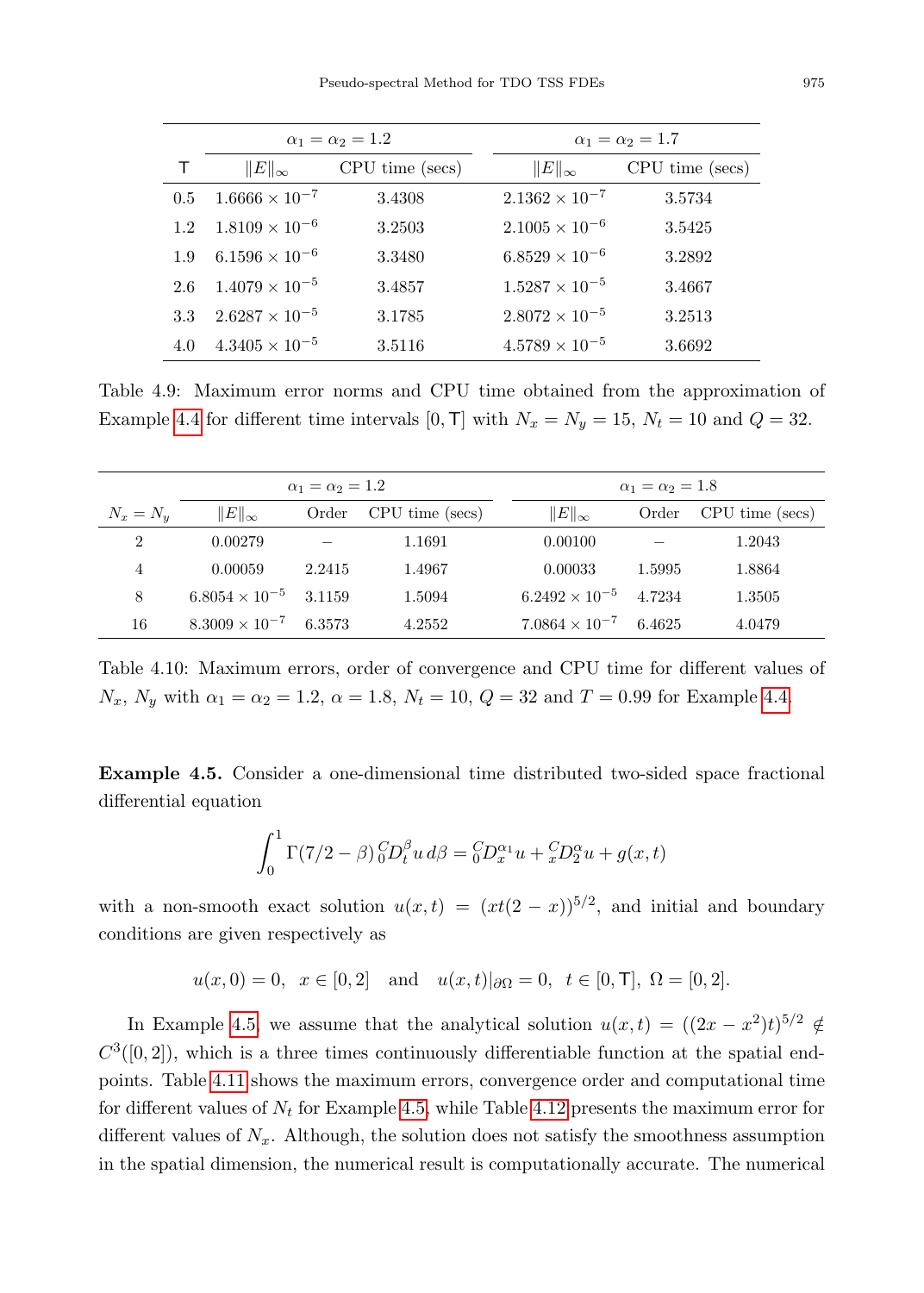<span id="page-17-1"></span>

| $\alpha = 1.2$ |                         |        |                 | $\alpha = 1.8$          |        |                 |
|----------------|-------------------------|--------|-----------------|-------------------------|--------|-----------------|
| $N_t$          | $  E  _{\infty}$        | Order  | CPU time (secs) | $  E  _{\infty}$        | Order  | CPU time (secs) |
| $\overline{4}$ | 0.00467                 |        | 0.1237          | 0.00296                 |        | 1.1336          |
| 5              | 0.00181                 | 4.2476 | 0.3949          | 0.00094                 | 5.1405 | 0.1776          |
| 6              | 0.00084                 | 4.2106 | 0.3899          | 0.00044                 | 4.1636 | 0.2972          |
| 7              | 0.00044                 | 4.1948 | 0.5469          | 0.00027                 | 3.1680 | 0.4199          |
| 8              | 0.00025                 | 4.2336 | 0.6124          | 0.00016                 | 3.9185 | 0.5865          |
| 9              | 0.00015                 | 4.3370 | 0.8757          | 0.00010                 | 3.9904 | 0.8609          |
| 10             | $9.8735 \times 10^{-5}$ | 3.9692 | 1.2008          | $6.5021 \times 10^{-5}$ | 4.0856 | 1.6037          |
| 11             | $6.7162 \times 10^{-5}$ | 4.0429 | 1.6186          | $4.3713 \times 10^{-5}$ | 4.1660 | 2.4175          |

scheme for Example [4.5](#page-16-2) can also be extended to higher dimensional two-sided space time distributed fractional differential equations.

Table 4.11: Maximum errors, order of convergence and CPU time for different values of  $N_t$  with  $\alpha = \{1.2, 1.8\}, N_x = 10, Q = 32$  and  $T = 2$  for Example [4.5.](#page-16-2)

<span id="page-17-2"></span>

|       |                         | $\alpha = 1.2$  | $\alpha = 1.8$ |                         |                 |
|-------|-------------------------|-----------------|----------------|-------------------------|-----------------|
| $N_x$ | $  E  _{\infty}$        | CPU time (secs) |                | $  E  _{\infty}$        | CPU time (secs) |
|       | $1.1209 \times 10^{-4}$ | 1.3893          |                | $6.5962 \times 10^{-5}$ | 1.1549          |
| 6     | $9.6827 \times 10^{-5}$ | 1.0312          |                | $6.4739 \times 10^{-5}$ | 1.1249          |
| 8     | $9.8545 \times 10^{-5}$ | 1.0692          |                | $6.5015 \times 10^{-5}$ | 1.1031          |
| 10    | $9.8735 \times 10^{-5}$ | 1.1119          |                | $6.5021 \times 10^{-5}$ | 1.0732          |

Table 4.12: Maximum errors and CPU time for different values of  $N_x$  with  $\alpha = \{1.2, 1.8\}$ ,  $N_t = 10, Q = 32 \text{ and } T = 2 \text{ for Example 4.5.}$  $N_t = 10, Q = 32 \text{ and } T = 2 \text{ for Example 4.5.}$  $N_t = 10, Q = 32 \text{ and } T = 2 \text{ for Example 4.5.}$ 

## 5. Conclusion

<span id="page-17-0"></span>Fractional partial differential equations are a special and important class of differential equations. It is well known that fractional differential equation with distributed order is a robust mathematical instrument for describing complex dynamical systems, especially systems that occur at multiscale stages. Thus, constructing accurate numerical schemes for this class of differential equations is essential. In this study, we have presented a numerical method for the discretization of a general time distributed order two-sided multi-dimensional fractional differential equation. The time distributed order fractional differential operator was approximated using a Newton–Cotes formula. We presented both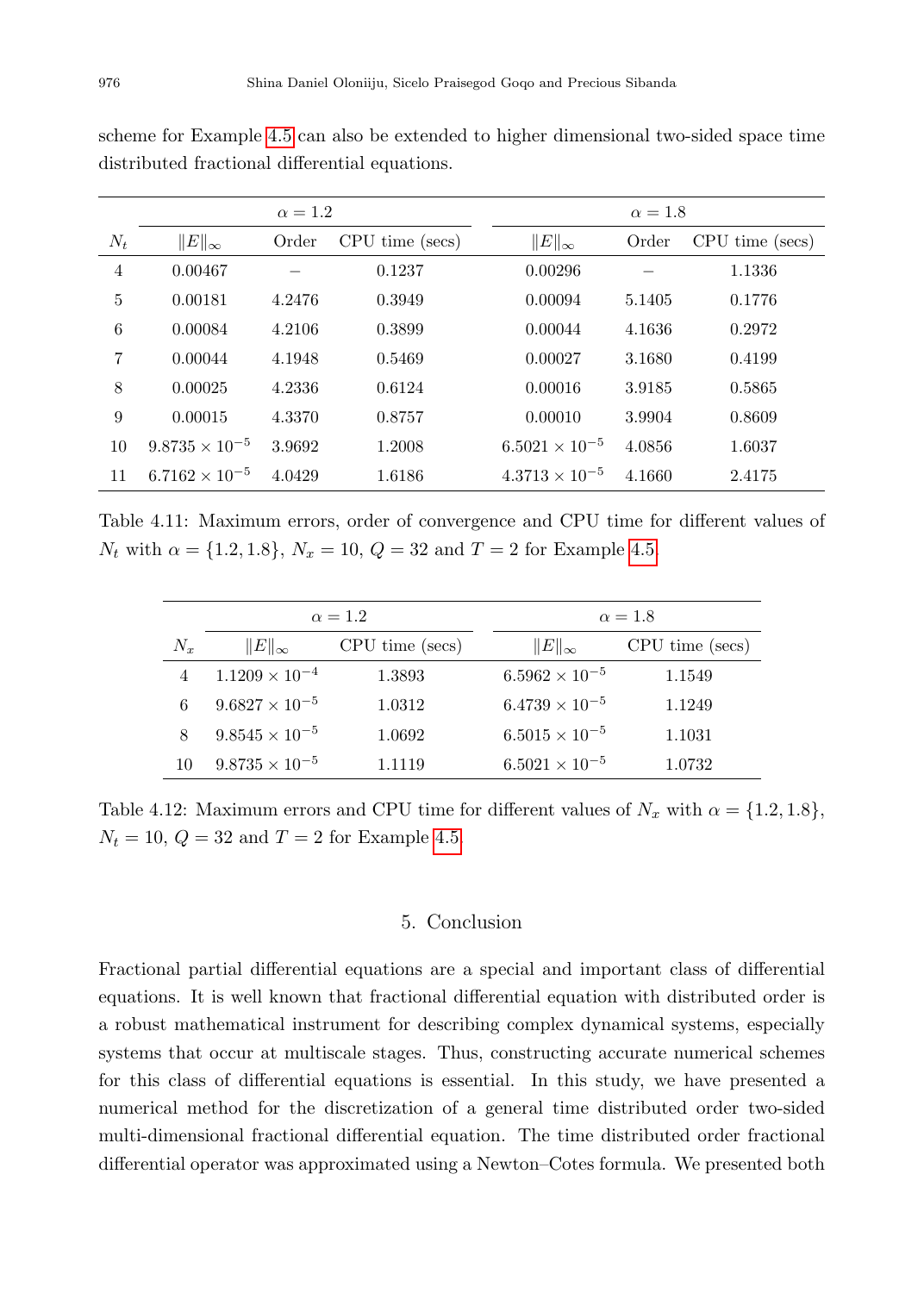the left and right sided fractional differentiation matrices using approximation in terms of shifted Chebyshev polynomials and shifted Chebyshev–Gauss–Lobatto quadrature. The convergence of the numerical scheme for the aforementioned class of differential equation was shown. We demonstrated the numerical discretization method on some one- and twodimensional time distributed order two-sided space fractional differential equations such as the fractional advection-dispersion and fractional diffusion equations. The numerical results showed that the method is computationally efficient and accurate.

## References

- <span id="page-18-5"></span>[1] M. Abramowitz and I. A. Stegun, Handbook of Mathematical Functions, with Formulas, Graphs, and Mathematical Tables, Third printing, with corrections National Bureau of Standards Applied Mathematics Series 55, Superintendent of Documents, U.S. Government Printing Office, Washington, D.C., 1965.
- <span id="page-18-1"></span>[2] T. M. Atanacković, S. Pilipović, B. Stanković and D. Zorica, Fractional Calculus with Applications in Mechanics: Wave propagation, impact and variational principles, John Wiley & Sons, New York, 2014.
- <span id="page-18-0"></span>[3] L. Beghin, Fractional diffusion-type equations with exponential and logarithmic differential operators, Stochastic Process. Appl. 128 (2018), no. 7, 2427–2447.
- <span id="page-18-3"></span>[4] M. Cai and C. Li, Regularity of the solution to Riesz-type fractional differential equation, Integral Transforms Spec. Funct. 30 (2019), no. 9, 711–742.
- <span id="page-18-7"></span>[5] C. Canuto, M. Y. Hussaini, A. Quarteroni and T. A. Zang, Spectral Methods in Fluid Dynamics, Springer Series in Computational Physics, Springer-Verlag, New York, 1988.
- <span id="page-18-8"></span>[6] , Spectral Methods: Fundamentals in single domains, Scientific Computation, Springer-Verlag, Berlin, 2006.
- <span id="page-18-2"></span>[7] M. Caputo, Diffusion of fluids in porous media with memory, Geothermics 28 (1999), no. 1, 113–130.
- <span id="page-18-6"></span>[8] E. H. Doha, A. H. Bhrawy and S. S. Ezz-Eldien, Efficient Chebyshev spectral methods for solving multi-term fractional orders differential equations, Appl. Math. Model. 35 (2011), no. 12, 5662–5672.
- <span id="page-18-4"></span>[9] S. Guo, L. Mei, Z. Zhang and Y. Jiang, Finite difference/spectral-Galerkin method for a two-dimensional distributed-order time-space fractional reaction-diffusion equation, Appl. Math. Lett. 85 (2018), 157–163.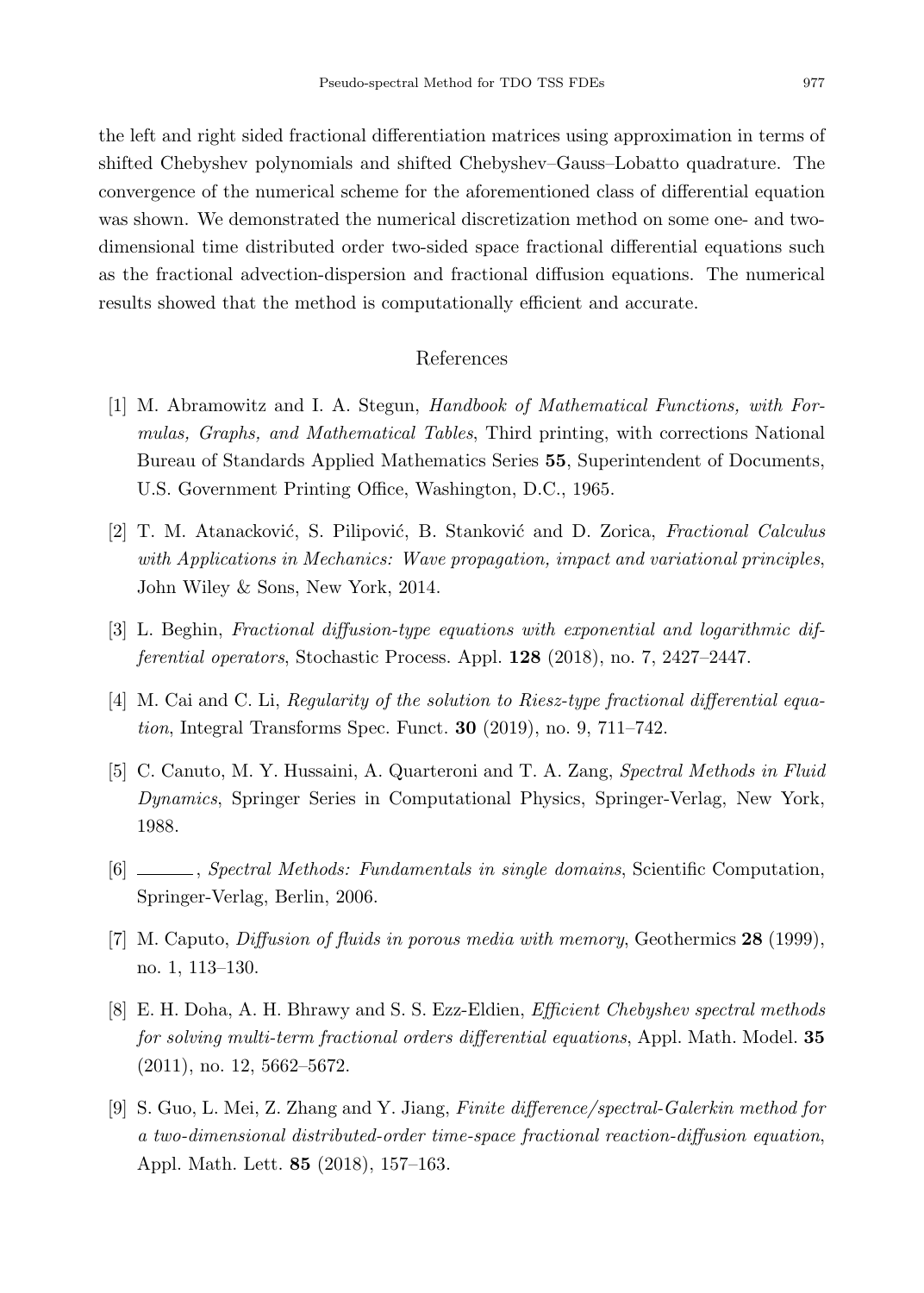- <span id="page-19-8"></span>[10] X. Hu, F. Liu, I. Turner and V. Anh, An implicit numerical method of a new time distributed-order and two-sided space-fractional advection-dispersion equation, Numer. Algorithms 72 (2016), no. 2, 393–407.
- <span id="page-19-4"></span>[11] G. Jumarie, New stochastic fractional models for Malthusian growth, the Poissonian birth process and optimal management of populations, Math. Comput. Modelling 44 (2006), no. 3-4, 231–254.
- <span id="page-19-5"></span>[12] X. Y. Li and B. Y. Wu, A numerical method for solving distributed order diffusion equations, Appl. Math. Lett. 53 (2016), 92–99.
- <span id="page-19-1"></span>[13] K. S. Miller and B. Ross, An Introduction to the Fractional Calculus and Fractional Differential Equations, A Wiley-Interscience Publication, John Wiley & Sons, New York, 1993.
- <span id="page-19-6"></span>[14] M. L. Morgado and M. Rebelo, Numerical approximation of distributed order reactiondiffusion equations, J. Comput. Appl. Math.  $275$  (2015), 216–227.
- <span id="page-19-7"></span>[15] M. L. Morgado, M. Rebelo, L. L. Ferrás and N. J. Ford, *Numerical solution for dif*fusion equations with distributed order in time using a Chebyshev collocation method, Appl. Numer. Math. 114 (2017), 108–123.
- <span id="page-19-2"></span>[16] K. B. Oldham and J. Spanier, The Fractional Calculus: Theory and applications of differentiation and integration to arbitrary order, Mathematics in Science and Engineering 111, Academic Press, New York, 1974.
- <span id="page-19-9"></span>[17] S. D. Oloniiju, S. P. Goqo and P. Sibanda, A Chebyshev spectral method for heat and mass transfer in MHD nanofluid flow with space fractional constitutive model, Front. Heat Mass Transf. 13 (2019), 8 pp.
- <span id="page-19-10"></span>[18] , A Chebyshev pseudo-spectral method for the multi-dimensional fractional Rayleigh problem for a generalized Maxwell fluid with Robin boundary conditions, Appl. Numer. Math. 152 (2020), 253–266.
- <span id="page-19-3"></span>[19] I. Podlubny, Fractional Differential Equations: An introduction to fractional derivatives, fractional differential equations, to methods of their solution and some of their applications, Mathematics in Science and Engineering 198, Academic Press, San Diego, CA, 1999.
- <span id="page-19-0"></span>[20] W. R. Schneider and W. Wyss, Fractional diffusion and wave equations, J. Math. Phys. 30 (1989), no. 1, 134–144.